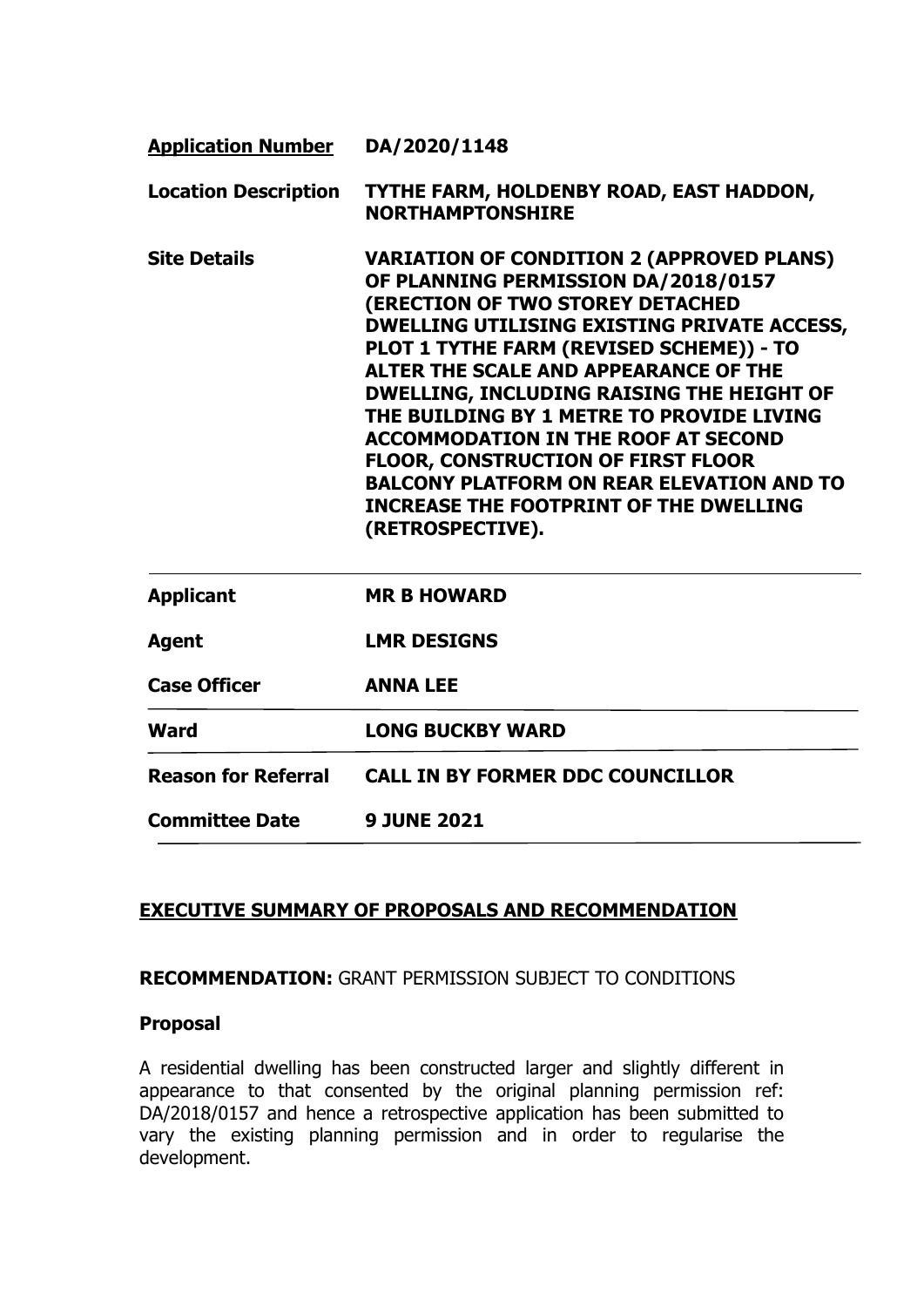The proposed changes include alterations to the design, raising the height of the dwelling by 1 metre to provide living accommodation in the roof at second floor, construction of a first floor balcony platform on rear elevation and to increase the footprint of the dwelling by 2 metres in depth and 1.8 metres in length.

### **Consultations**

The following consultees have raised **objections** to the application:

• East Haddon Parish Council, Ravensthorpe Parish Council

The following consultees have raised **no objections** to the application:

Environmental Health, Highways Authority

Some 33 letters of objection have been received.

### **Conclusion**

The application has been assessed against the relevant policies in the NPPF, the adopted Local Plan and other relevant guidance as listed in detail at Section 8 of the report.

The key issues arising from the application details are:

- Principle of Development
- Character and Appearance, including Effect on the Special Landscape Area
- Residential and Local Amenity

The report looks into the key planning issues in detail, and Officers conclude that the proposal is acceptable subject to conditions.

**Members are advised that the above is a summary of the proposals and key issues contained in the main report below which provides full details of all consultation responses, planning policies, the Officer's assessment and recommendations, and Members are advised that this summary should be read in conjunction with the detailed report.**

### **MAIN REPORT**

### **APPLICATION SITE AND LOCALITY**

The site lies in the open countryside, some 1.0km northeast of East Haddon village and some 1.3 km northwest of Holdenby village. Ravensthorpe village lies some 1.6 km to the north of the site. The site is accessed off a long private drive and is located approximately 790 metres away from Holdenby Road. Tythe Farm comprises of an isolated group of former farmstead buildings, with a large converted traditional two-storey barn to the east (East Barn) and other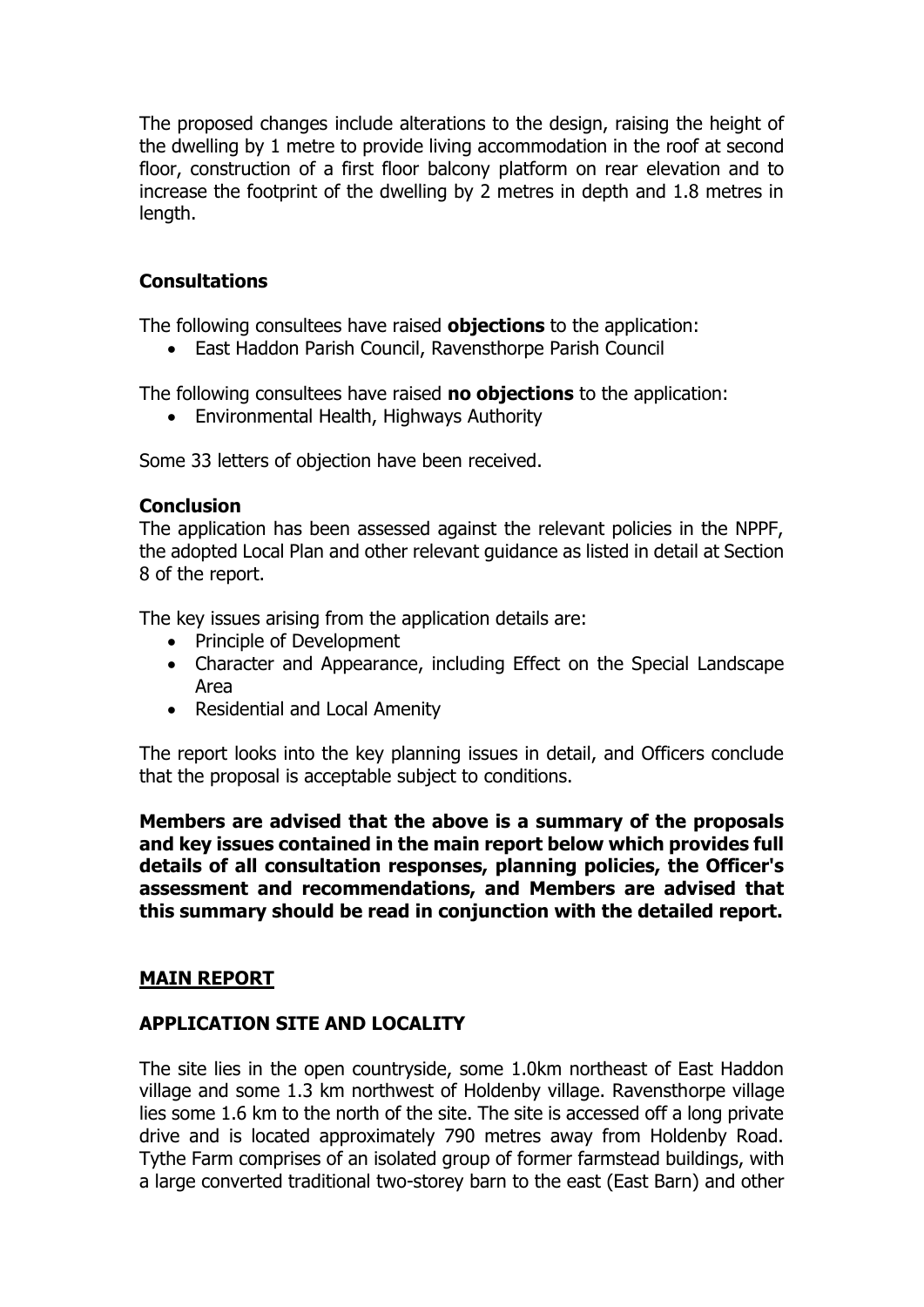smaller cottages/ houses to the south. The application building and the immediately adjacent building to the north are two recently constructed dwellings. The land drops steeply towards the rear garden of the plot, towards a brook, on the west side.

## **CONSTRAINTS**

The site lies within the Special Landscape Area (SLA). A public footpath runs approximately  $40 - 70$  metres to the west of the site via the adjacent field and the footpath extends some 890 metres further out to the southwest side onto Holdenby Road. Another public footpath lies further to the west, approximately 500 metres away from the site and this runs to the north towards Ravensthorpe village.

# **DESCRIPTION OF PROPOSED DEVELOPMENT**

The application seeks to vary condition 2 (the approved plans) of planning permission DA/2018/0157, to alter the scale and appearance of the dwelling, including raising the height of the building by 1 metre to provide living accommodation in the roof at second floor, construction of a first floor balcony platform on rear elevation and to increase the footprint of the dwelling by 2 metres in depth and 1.8 metres in length.

The dwelling approved by the original permission DA/2018/0157 measures:

35 metres in length by 9.5 metres in depth and 8.3 metres in height to the ridge

The constructed dwelling measures:

36.8 metres in length by 11.5 metres in depth and 9.3 metres in height to the ridge

Overlay drawings have been provided to more clearly illustrate the differences between the scale and design of the dwelling as constructed and the originally approved dwelling.

With the exception of the insertion of roof windows on the rear elevation and the provision of a rear platform balcony (which have not yet been installed), majority of the other works are retrospective.

Two large dormer windows were initially proposed on the rear roofslope, but following advice that such additions would not be in-keeping with the character and appearance of the building, amended plans were received to show the dormer windows omitted and replaced with rooflights. In addition, a screen has been proposed at the first floor to provide screening for the proposed rear balcony platform from the garden of Plot 2.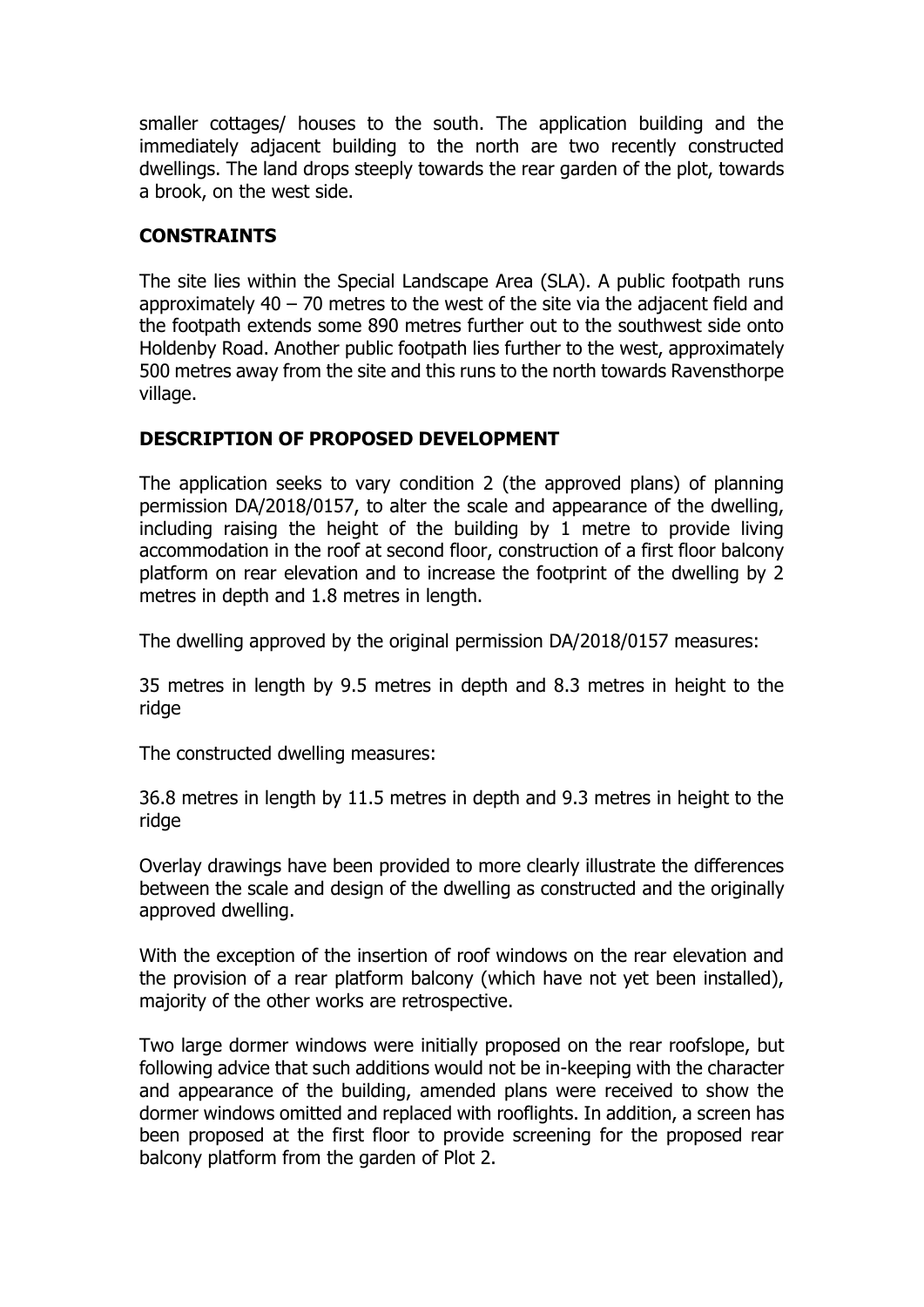# **RELEVANT PLANNING HISTORY**

The following planning history is considered relevant to the current proposal:

| <b>Application Ref.</b> | <b>Proposal</b>                                                                                                                                                                                                                                                                                                                                                                     | <b>Decision</b> |
|-------------------------|-------------------------------------------------------------------------------------------------------------------------------------------------------------------------------------------------------------------------------------------------------------------------------------------------------------------------------------------------------------------------------------|-----------------|
| PD/2014/0024            | Class Q prior approval was granted for the<br>change of use and conversion of a bricked<br>and corrugated agricultural barn into two<br>dwelling houses, with accommodation at<br>the first floor.                                                                                                                                                                                  | Approved        |
| DA/2015/0459            | Planning permission was approved for the<br>demolition of the agricultural barn and<br>construction of two, detached two-storey<br>four bedroomed dwellings with attached<br>garages on the site.                                                                                                                                                                                   | Approved        |
| NMA/2016/0060           | Non-material amendment was approved to<br>application DA/2015/0459 to slightly amend<br>the position of the two dwellings and to<br>swap around the position of the house and<br>garage of both plots.                                                                                                                                                                              | Approved        |
| NMA/2016/0085           | A further non-material amendment was<br>submitted to application DA/2015/0459 to<br>slightly amend the position of the two<br>dwellings, to swap around the position of<br>the house and garage of both plots and to<br>extend the first floor of plot 1 to change the<br>property from a four bedroomed property to<br>five bedroom property.                                      | Approved        |
| DA/2017/0065            | A further non-material amendment was<br>submitted to extend the first floor of Plot 1<br>across the full length of the building and to<br>the ridge of the main house, to create six<br>bedrooms at the first floor. The changes<br>were not considered to be acceptable as a<br>non-material amendment and thus was<br>refused for the following reason:                           | Refused         |
|                         | " This alteration as currently proposed is not<br>considered to be minor in the context of the<br>previous planning approval (as amended)<br>and would materially affect the character<br>and appearance of both plot 1 and of the<br>surrounding ensemble of buildings.<br>The<br>further lengthening of the first floor of plot<br>1 will not retain the overall character of the |                 |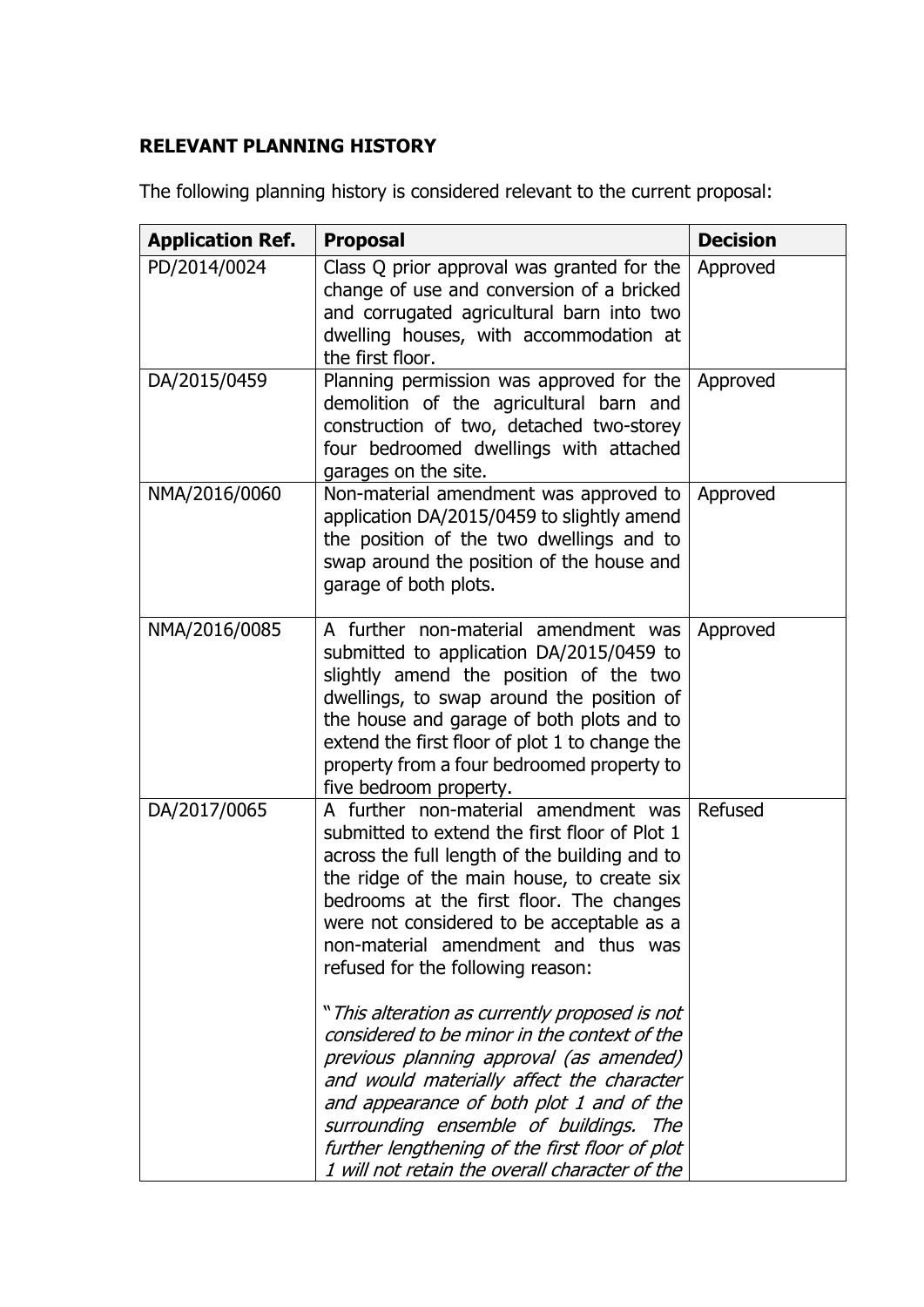|              | original design, and the resultant building<br>would compete with the converted brick<br>barn facing it to the east which should<br>remain as the dominant element within the<br>group.<br>The site sits within an Area of Special<br>Landscape (SLA) and the original approval<br>(DA/2015/0459) was accepted as an<br>exception to prevailing policy against new-<br>build dwellings within the open countryside<br>as it was considered that two properties<br>traditional proportions<br>with<br>and<br>appearance, designed<br>to reflect<br>the<br>adjacent pre-existing nineteenth century<br>barn but to be subservient thereto, would<br>represent an overall<br>environmental<br>improvement. Subsequent incremental<br>enlargements to plot 1 however have<br>moved away from this position and it is<br>considered that this current proposal, which<br>will significantly alter the appearance and<br>visual build of plot 1, would not be<br>acceptable as<br>a minor non-material<br>amendment." |  |
|--------------|-----------------------------------------------------------------------------------------------------------------------------------------------------------------------------------------------------------------------------------------------------------------------------------------------------------------------------------------------------------------------------------------------------------------------------------------------------------------------------------------------------------------------------------------------------------------------------------------------------------------------------------------------------------------------------------------------------------------------------------------------------------------------------------------------------------------------------------------------------------------------------------------------------------------------------------------------------------------------------------------------------------------|--|
| DA/2018/0157 | Following the refusal of a full height first   Approved<br>floor element to Plot 1 under ref:<br>NMA/2017/0065, where the changes were<br>not considered to be minor in the context of<br>the<br>original planning approval,<br>an<br>application for full planning permission was<br>submitted (in the form of a revised scheme)<br>for Plot 1. This<br>application<br>sought<br>permission for a 1.5 storey element on the<br>northern end of the dwelling, as opposed to<br>the full height extension, and planning<br>permission was approved on 25 May 2018.<br>In reaching the decision to approve the<br>2018 planning application, the Case Officer<br>took into consideration that the changes<br>follow-on from the previous NMA's but<br>includes "the further extension of the upper<br>storey to plot 1 effectively contained within<br>the roofspace above the garage wing, and<br>thus represent an alternative development<br>scenario from the previous NMA" and                               |  |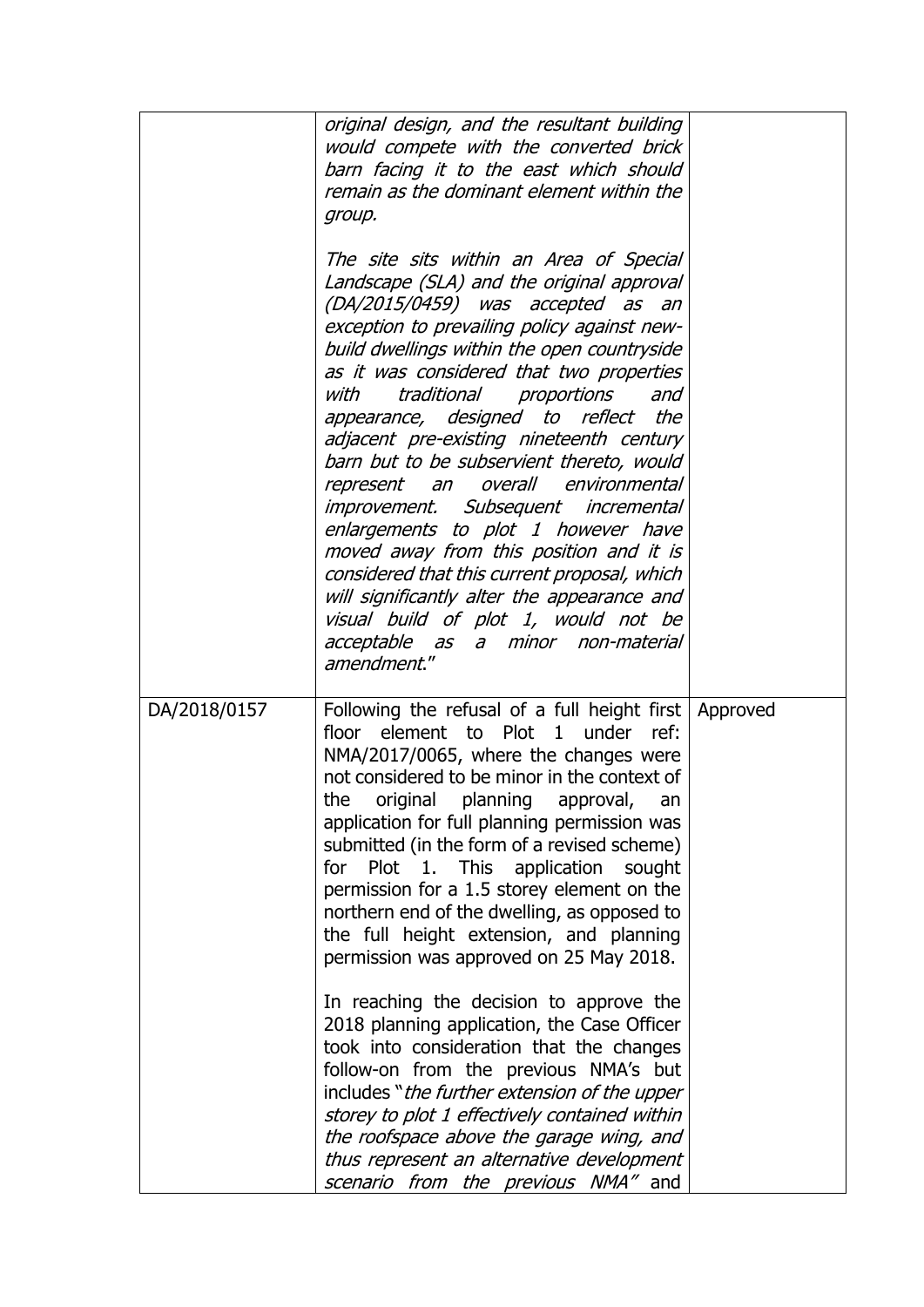|              | "These are all sizeable dwellings sited within"<br>generous plots which are in an isolated<br>location which is not readily visible from the<br>public vantage points, the nearest being a<br>public footpath which passes some 50 m<br>away to the west at the closest point."<br>"Previously the applicant was informed that<br>it was unlikely that any further such<br>extensions to the approved scheme would<br>be looked upon favourably as continued<br>incremental extensions would result in a<br>property significantly larger than that<br>originally approved, which would probably<br>not have been granted approval if<br>submitted as such from the outset. The<br>further attempt to do just that was<br>therefore refused. - (NMA/2017/0065)". |           |
|--------------|------------------------------------------------------------------------------------------------------------------------------------------------------------------------------------------------------------------------------------------------------------------------------------------------------------------------------------------------------------------------------------------------------------------------------------------------------------------------------------------------------------------------------------------------------------------------------------------------------------------------------------------------------------------------------------------------------------------------------------------------------------------|-----------|
| DA/2021/0131 | Another separate application was submitted<br>to regularise Plot 2, but this application was<br>withdrawn by the Agent/ Applicant for that<br>application.                                                                                                                                                                                                                                                                                                                                                                                                                                                                                                                                                                                                       | Withdrawn |

# **RELEVANT PLANNING POLICY AND GUIDANCE**

### **Statutory Duty**

Planning law requires that applications for planning permission must be determined in accordance with the development plan unless material considerations indicate otherwise.

# **Development Plan**

The Development Plan comprises the West Northamptonshire Joint Core Strategy Local Plan (Part 1) which was formally adopted by the Joint Strategic Planning Committee on 15<sup>th</sup> December 2014 and which provides the strategic planning policy framework for the District to 2029, the Settlements and Countryside Local Plan (Part 2) for Daventry District adopted in March 2020 and other Supplementary Planning Guidance Documents. The relevant planning policies of the statutory Development Plan are set out below:

### West Northamptonshire Joint Core Strategy Local Plan (Part 1) (LPP1)

The relevant polices of the LPP1 are:

- SA Presumption in Favour of Sustainable Development
- S1 Distribution of Development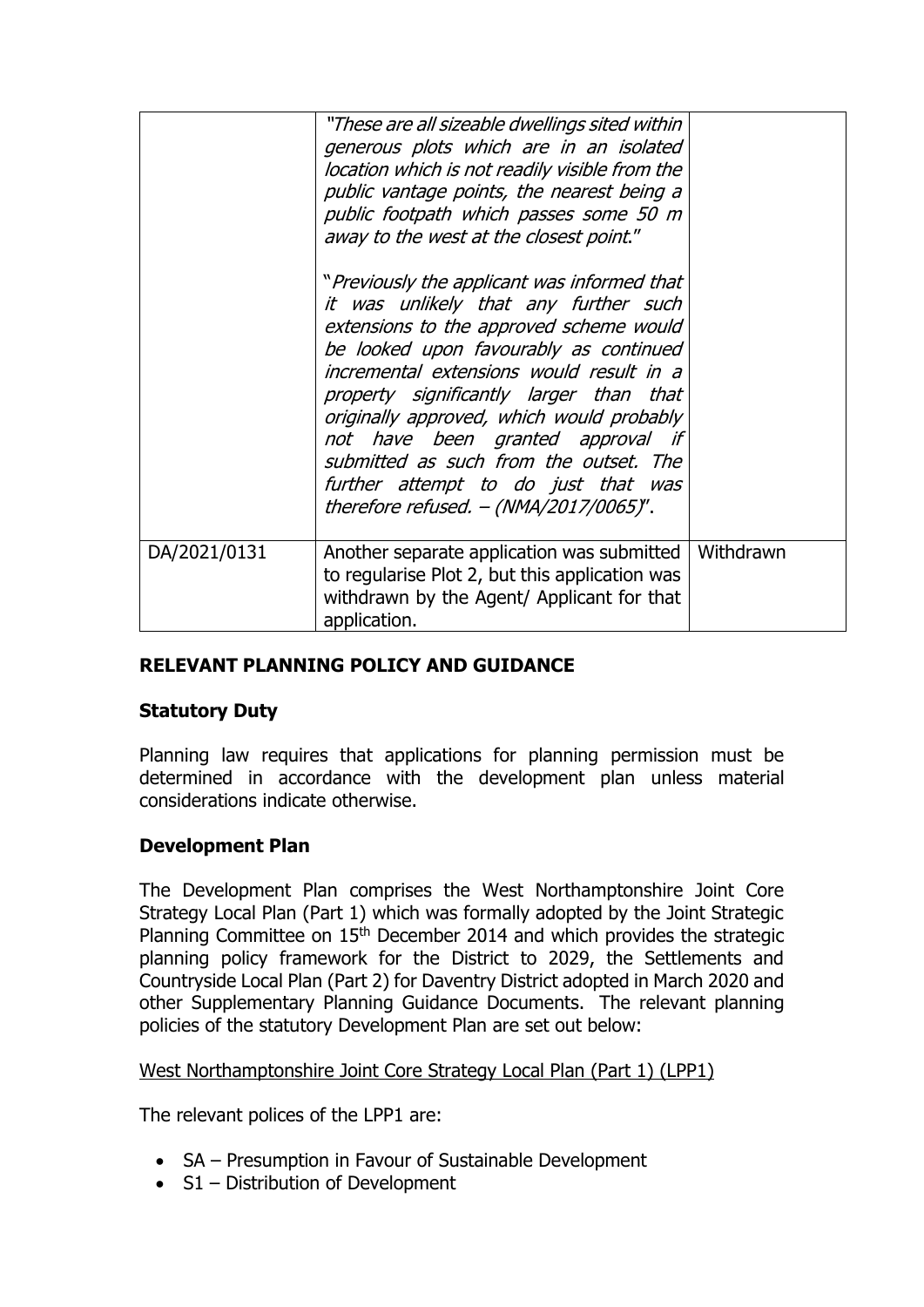- S10 Sustainable Development Principles
- R1 Spatial Strategy for Rural Areas
- $\bullet$  R2 Rural Economy
- $-BN2 Biodiversity$
- BN5 Historic Environment and Landscape
- $-BN7$  Flood Risk
- BN9 Planning for Pollution Control

#### Settlements & Countryside Part 2 Local Plan for Daventry District (Part 2) (LPP2)

The relevant policies of the LPP2 are:

- SP1 Daventry District Spatial Strategy
- RA6 Open Countryside
- ENV2 Special Landscape Areas
- ENV7 Historic Environment
- $\bullet$  ENV10 Design
- HO8 Housing Mix & House Type

#### **Material Considerations**

Below is a list of the relevant Material Planning Considerations

- National Planning Policy Framework (NPPF)
- National Design Guide 2019
- Planning Practice Guidance (PPG)

### **RESPONSE TO CONSULTATION**

Below is a summary of the consultation responses received at the time of writing this report.

| <b>Consultee Name</b> | <b>Position</b> | <b>Comment</b>                                                                      |
|-----------------------|-----------------|-------------------------------------------------------------------------------------|
| East Haddon           |                 | Objection, "The Parish Council object to                                            |
| Parish Council        |                 | this application on the basis that the<br>original application has not been adhered |
|                       |                 | to in a number of ways. Such deviations                                             |
|                       |                 | from the original application concern the                                           |
|                       |                 | Parish Council greatly".                                                            |
| Ravensthorpe          |                 | "Although outside Ravensthorpe parish                                               |
| <b>Parish Council</b> |                 | this development is clearly visible across                                          |
|                       |                 | the valley from the High Street and                                                 |
|                       |                 | elsewhere within Ravensthorpe.<br>The                                               |
|                       |                 | <i>as built are</i><br>clearly<br>houses                                            |
|                       |                 | substantially larger and more prominent                                             |
|                       |                 | than the agricultural buildings which they                                          |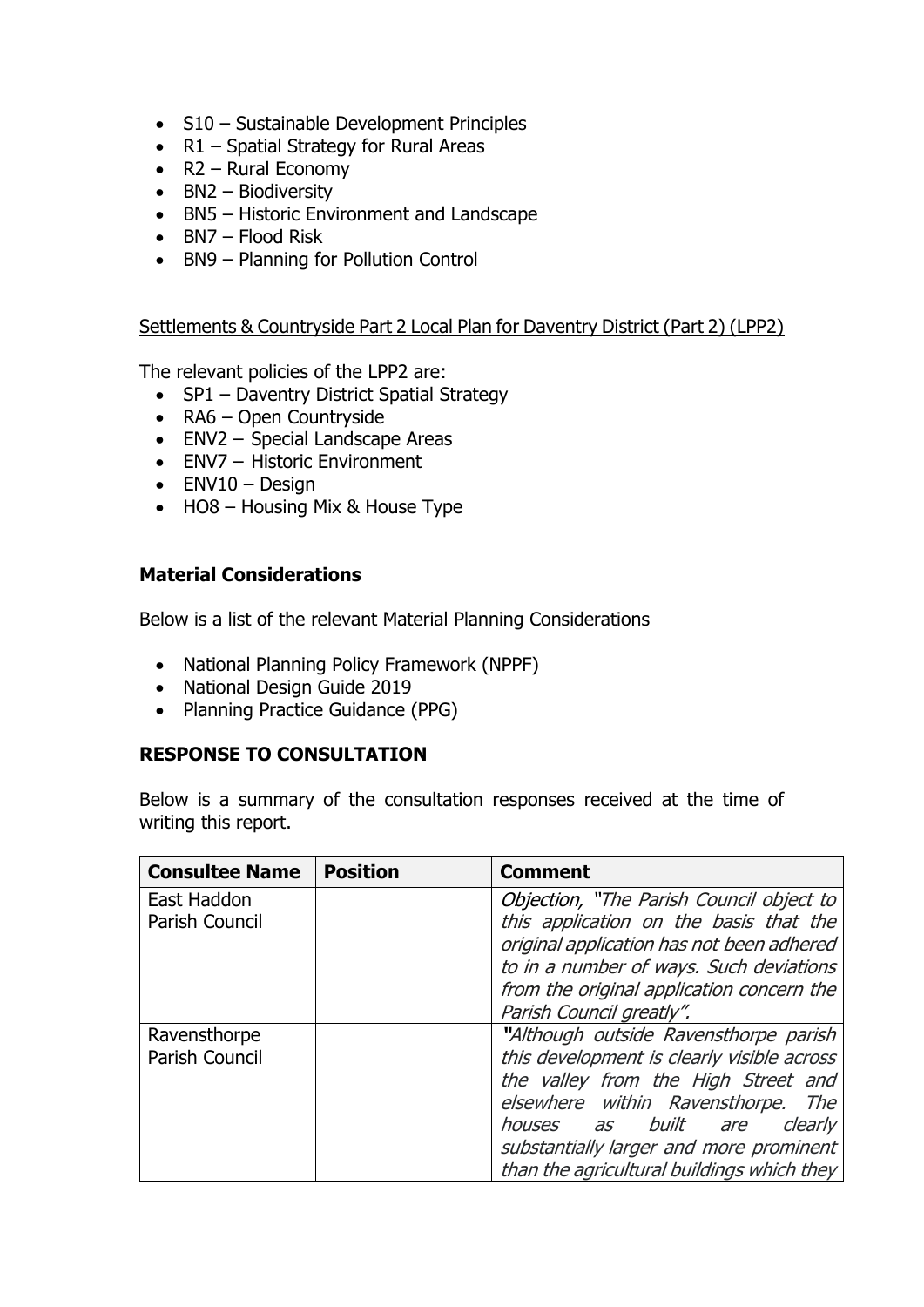|                         | replace and the development is now<br>conspicuous in the otherwise<br>undisturbed views from the South side of<br>the Village along to the Western edge of<br>the Parish and from the well-used<br>footpaths within the valley (D2, 3 and 4<br>within Ravensthorpe Parish and others in<br>the East Haddon Parish).<br>The submitted plans indicate that both<br>buildings are substantially larger both in<br>footprint and in height than was<br>indicated in the planning applications for<br>which consent was granted in 2018. Such<br>blatant disregard for the planning<br>process should be penalised and we<br>consider that both buildings should be<br>reduced in size and height in order to<br>preserve the views in this special<br>landscape area." |
|-------------------------|--------------------------------------------------------------------------------------------------------------------------------------------------------------------------------------------------------------------------------------------------------------------------------------------------------------------------------------------------------------------------------------------------------------------------------------------------------------------------------------------------------------------------------------------------------------------------------------------------------------------------------------------------------------------------------------------------------------------------------------------------------------------|
| <b>WNC Highways</b>     | Does not have any comments or<br>requests to make.                                                                                                                                                                                                                                                                                                                                                                                                                                                                                                                                                                                                                                                                                                                 |
| Environmental<br>Health | Has no objection or comments to make.                                                                                                                                                                                                                                                                                                                                                                                                                                                                                                                                                                                                                                                                                                                              |

# **RESPONSE TO PUBLICITY**

At the time of writing this report, there have been some 27 pre-typed letters received from local residents making reference to information from a website [\(www.plt1tythefarm.com\)](http://www.plt1tythefarm.com/). Local residents object to the application for the reasons mentioned on the website:

"This is the matter of a house built without a valid planning permission.

A house subsequently sold without a valid planning permission.

A retrospective planning application (DA/2020/1148) is to be utilised to obtain permission for a structure where construction commenced in June 2018 – just one month after the original planning permission (DA/2018/0157) was granted.

A retrospective application for a structure that is in excess of 25% larger than the consent granted and internal accommodation possibly as much as 70% larger, than consented.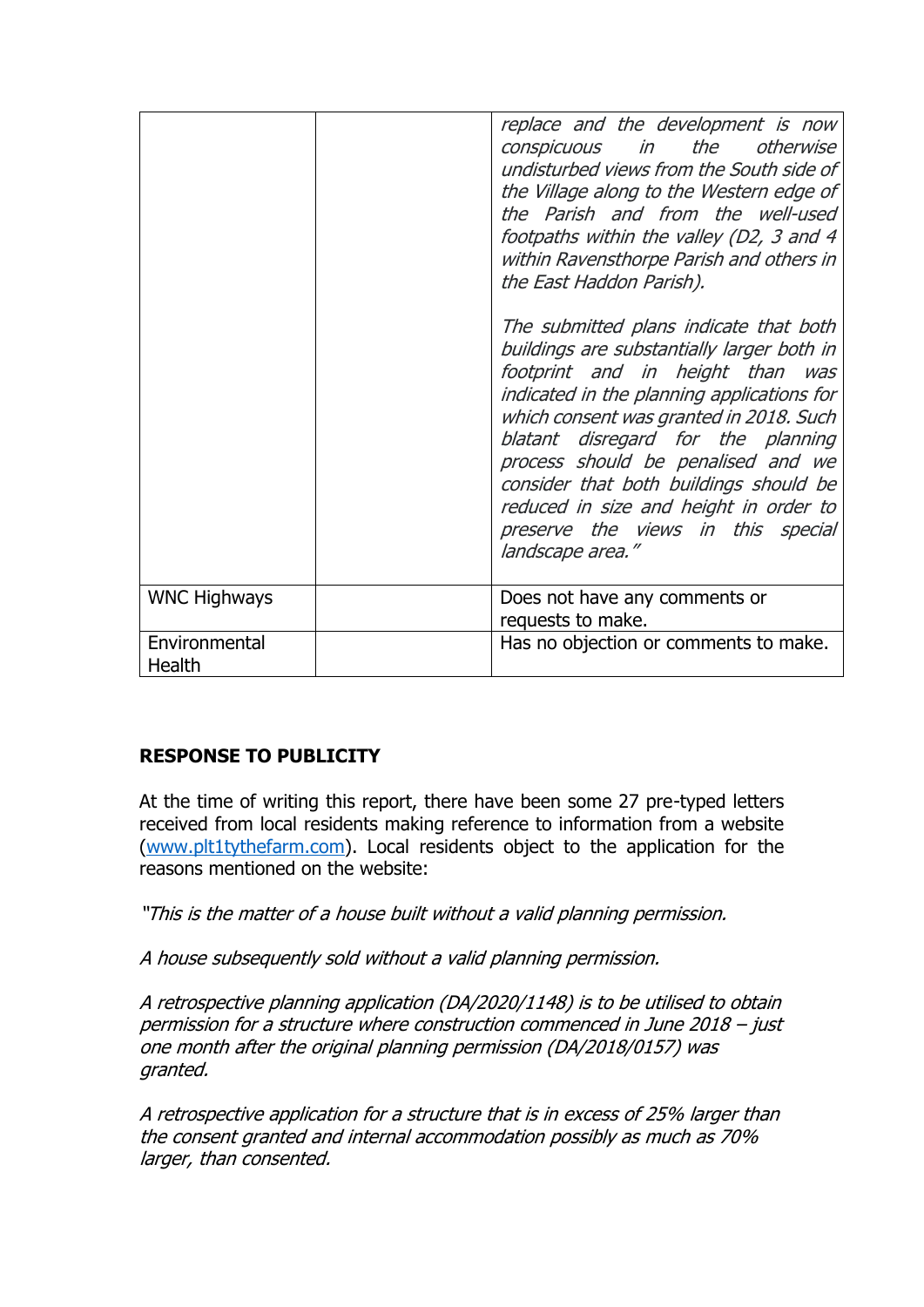The justification for a retrospective consent set against the reasoning for the original planning permission and the limitations placed upon this development in 'open countryside' and a 'Special Landscape Area' will make very interesting reading if it is successful in permitting the building in it's current form.

Particulars of Planning Permission Breaches:

1) The structure is 2 metres longer than permitted.

2) The structure is 1 metre wider than permitted.

3) The rear addition/extension is 1 metre longer than permitted.

4) The main structure's ridge height is 1 metre higher than consented.

5) The consented garage wing has a higher ridge height than permitted.

6) The north most window is positioned in contravention of the approved plans.

7) The planning permission granted was for a dwelling of 4500 square feet including integral garaging. The structure built is 5700 square feet over ground and 1st floor.

8) The structure (massing) is therefore some 27% (1200 SF) larger than permitted.

9) The internal living space (ground and first floor) is some 39% larger than permitted owing to unauthorised conversion of the garage.

10) The bricking up of the garage door apertures and windows installed in their place is an unauthorised alteration.

11) The size and style of the porch built to the front is contrary to the planning permission.

12) There is no provision of the timber cladding to the garage wing as featured on the planning permission.

13) The garage wing has not been 'set back' from the main house by the 300mm as indicated on the planning permission.

14) The structure is 2 metres closer to North Barn as a consequence of its unauthorised size which is over and above it's planning permission.

15) The property is supposed to be 31.5 m away from East Barn not 29.1m as it appears to be.

16) A fixed staircase from the first floor landing to the loft/roof space/second floor has also been fitted (W/C: 7/12/20) adding another 1200 square feet of accommodation over and above breaches 7&8 above. The house is now in excess of 70 % bigger internally than permitted and totals around 7,000 square feet.

17) The property is located overlooking a public footpath that lies some 70 yards (seventy) to it's immediate western boundary and is overbearing owing to its position and size.

18) The appearance of the house owing to the alterations in size and aesthetics has made it an ugly, disjointed and an unnatural building for a location that is designated a 'Special Landscape Area'.

19) 2-3 thousand tons of subsoil dumped to its immediate rear altering the topography and to reduce the gradient of the field to its immediate rear. To reiterate: none of the aforementioned points have been either the subject of a formal application prior to instigating the alterations nor have they been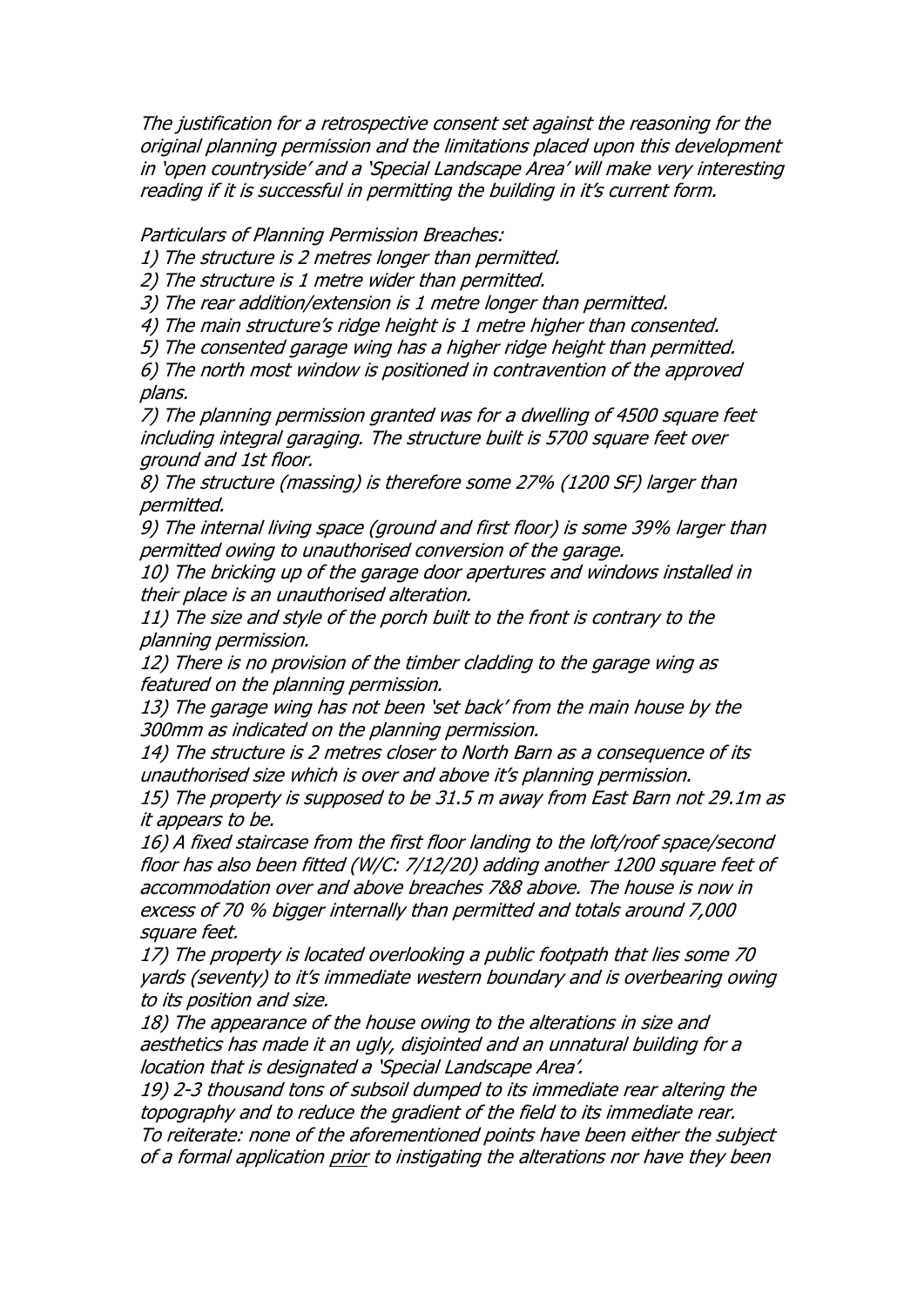### discussed, alluded to or agreed with those immediately impacted by them, the Parish Council or the local authority."

In addition, 4 other individual emails/ letters of objection have been received from other local residents, and the contents are summarised and set out below:

- "The huge house built is nothing like the 'barn' that the developer was originally granted planning permission to build",
- The constructed house is wider, taller and very different to the agreed footprint,
- The barn has not been built on the existing footprint of the old barn,
- The constructed dwelling is substantially larger than the approved planning permission; more of the building eg. garage and first floor, has been changed into residential accommodation,
- A massive platform is proposed overlooking and overwhelming the public footpath,
- "A planning permission has been given for this barn at Tythe Farm to be converted but then what has ensued is that it has been a morph into an abomination instead of something in keeping with the location. This is an area of outstanding beauty."
- "The barn aesthetically looks nothing like the approved permission and more like a very poor version of a Travel Lodge, but situated in an area of outstanding beauty",
- The proposal has an adverse and detrimental effect on the Special Landscape Area, and the houses are visible from nearby public rights of ways/ footpaths,
- The constructed house is positioned closer to the other neighbouring properties than agreed,
- "Tonnes of spoil has been dumped behind the property very close to the footpath – to give the house a more landscaped garden"; "I cannot see any evidence on whether the spoil was checked for contamination",
- The application is retrospective and would set a precedent, "This sort of build makes a complete mockery of building regulations and planning permission".

**Other Representations** – Letter of objection from *DLP Planning Consultant* submitted on behalf of individual neighbours/ local residents. The contents/ matters raised in the letter are summarised and set out below:

The letter makes reference to the planning history of the site/ plot where following the original planning permission granted for the demolition of an existing agricultural barn and the construction of two dwellings with garages in 2015 (DA/2015/0459), two subsequent nonmaterial amendments were approved for the change the location of the two plots and extend the floor area of Plot 1 (NMA/2016/0060 & NMA/2016/0085). It also makes reference to a non-material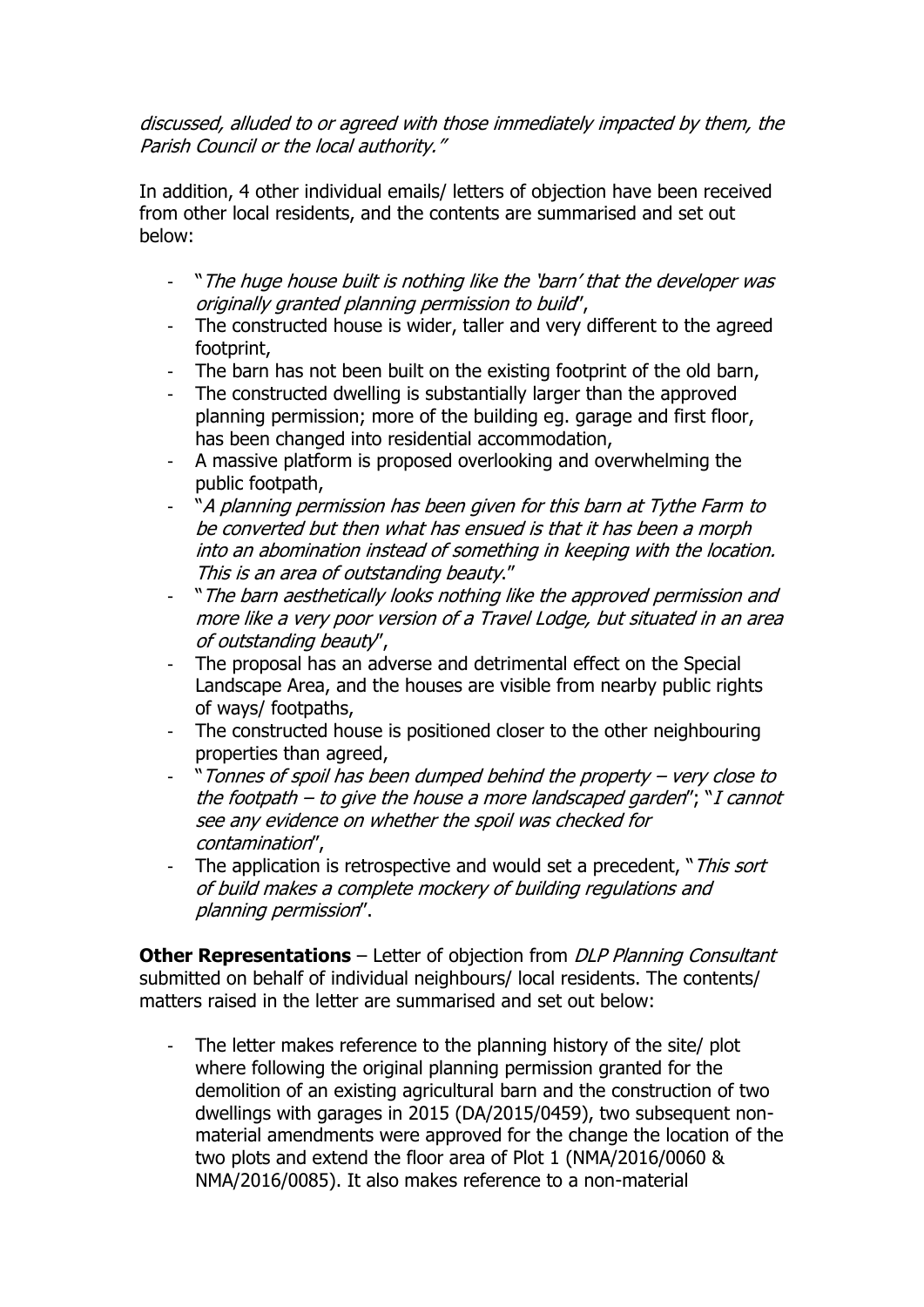amendment which was submitted to extend the upper storey of Plot 1 (NMA/2017/0065), but was refused on the basis that the amendment would significantly alter the appearance and visual bulk of the dwelling.

- "Following this refusal, the Applicant was advised that any further extensions to the approved scheme would be looked upon favourably as continued incremental extensions would result in a property significantly larger than that originally approved, which in all likelihood would not have been granted approval if submitted as such from the outset".
- "The above amendments demonstrate that the dwelling (as approved) has been continuously enlarged through incremental changes both through various planning and NMA applications. The application before the Council now seeks to regularise unauthorised works undertaken in addition to these approvals".
- "Whilst revised drawings have been submitted following my clients informing the Council that those originally submitted were not an accurate reflection of the works carried out, the application does not set out clearly what those changes are".
- "As a result of the incremental changes to the dwelling (both lawfully and unlawfully), the resultant dwelling is no longer reflective of a traditional barn building, as was the original intention for it and adjacent plots. It is out of character with the surrounding development and out of keeping with the rural character and appearance of the wider area".
- " The variation of condition application (DA/2010/1148) demonstrates that the Applicant has paid no regard to the advice previously issued by the Council, nor to the concerns in relation to the impact of a larger dwelling within the open countryside. The loss of the approved substantial garaging also raises concerns for adjacent residents in terms of the pressures for such additional facilities to be required in the future, in addition to the substantial dwelling. Planning permission would be required for such a structure and will be judged on its merits should the situation arise".
- "It is therefore considered that the proposal is at odds with the requirements of Policies RA6 (Open Countryside) and ENV10 (Design) of the Local Plan Part 2 (LP2) and of the guidance within the National Planning Policy Framework (NPPF)".
- "It is evident that through the incremental changes and unlawful development which has been undertaken, including the works subject to the retrospective variation of condition application, that the dwelling no longer reflects a traditional agricultural appearance and has resulted in a much larger dwelling than that approved. This has, as a consequence, resulted on a negative impact on the Special Landscape Area, surrounding built development and notably that of the nineteenth-century barn and wider character and appearance of the area."
- "In relation to the impact of the development on residential amenity, the unauthorised amendments have resulted in a dwelling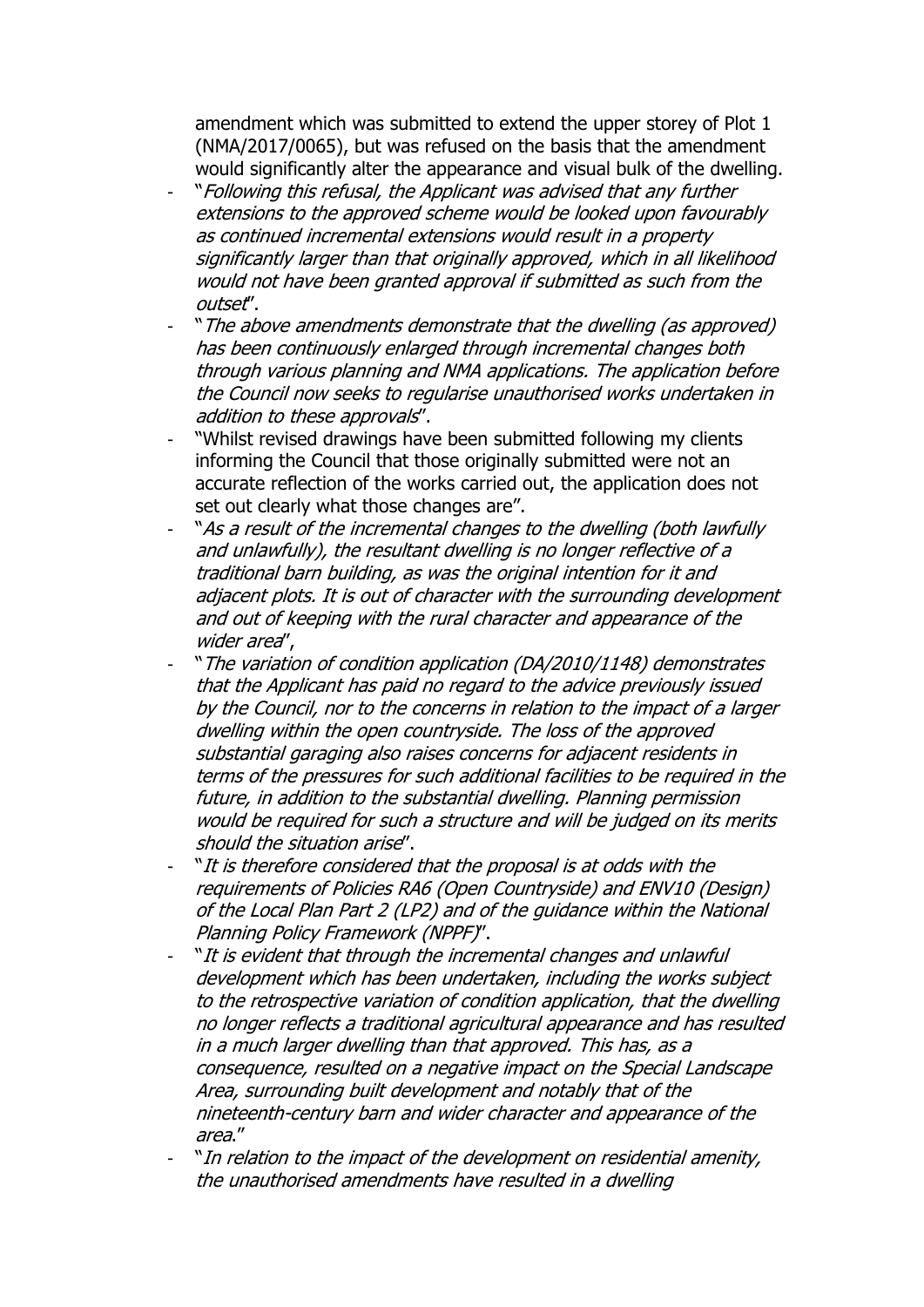approximately 2m longer and 1m higher than that approved. Consequently, the dwelling is materially closer to North Barn (Plot 2) and has subsequently impacted negatively on the residential amenity of the occupiers of that dwelling in terms of outlook and overbearing impact. WNJCS Policy R1 (D) advises that residential development in rural areas will be required to protect the amenity of existing residents. Similarly, LP2 Policy ENV10 (vii) seeks to protect the amenity of existing dwellings."

"It has come to our clients' attention that approximately  $2,000 - 3,000$ tonnes of subsoil have been deposited on land to the rear of Plot 1 in order to reduce the gradient of the land. It is not clear whether this has been investigated by either DDC as part of the breaches or NCC in its capacity as the minerals and waste planning authority. The dumping of this soil has altered the natural gradient of the land and impacted on views from public footpaths".

Letter of objection from Aardvark Planning Law submitted on behalf of individual neighbours/ local residents. The contents are set out below:

"I don't set out again all the planning issues raised by DLP, but my clients remain very concerned about this application.

There is simply no good reason to depart from the existing agreed permission – that was negotiated at great length already in order to be found acceptable. The scheme has already been "maximised" by the developer. The approved building was the largest it could possibly be, and the designed features that were included to reduce its impact were the minimum that would be acceptable.

What is currently proposed would not have been acceptable if submitted then, and there simply is no good planning reason to accept it now.

It is not correct to say: "the changes are only small, what difference do they make". To the neighbours the changes make a lot of difference: Firstly the changes are not small, the building is wider, taller and bulkier, and as a consequence it is closer to its neighbours. We submit it is impossible to conclude the changes are "de minimis" or non-material.

The design changes are also not acceptable – they emphasise the bulkiness of the new design, but they are also entirely out of character for the location, and are in the nature of an "executive home", not following the design cues for an agricultural conversion which were crucial to the acceptability of the previous design. The original design was bad enough, but due process having been followed, the neighbours were resigned to living with it, notwithstanding they would have preferred something smaller and more in keeping. However these changes simply go too far and are not acceptable.

No good planning reason has been put forward for the departure from the approved plans: Nor can there be. There is no case to be made for the design to be an "improvement", it is much worse for all the affected residents than the approved plans. This isn't a case of error or legitimate individual needs such a disability leading to a change in design. This is simply an attempt by a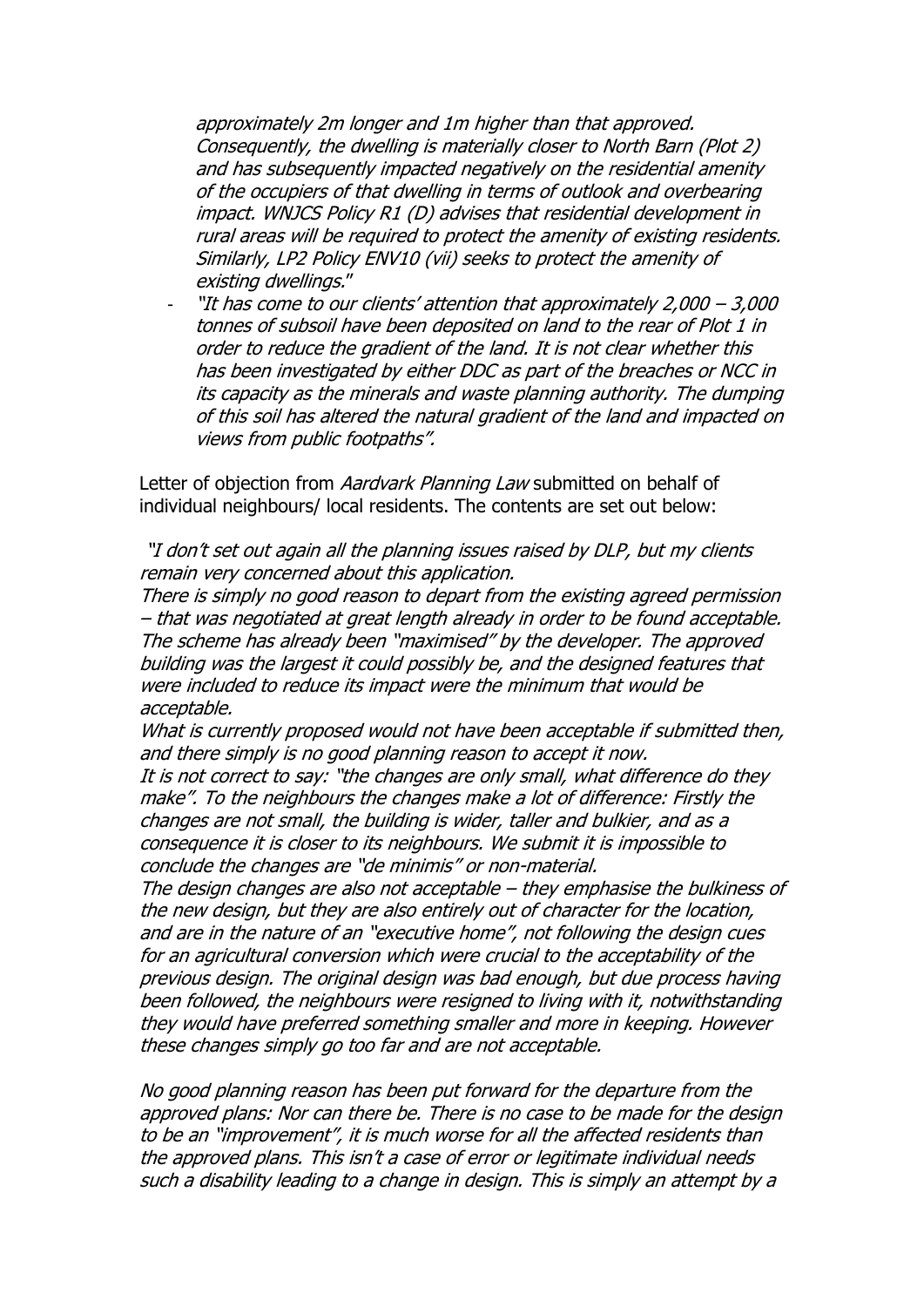developer to make more money, at the expense of the neighbours, who would have to accept this overly large, poorly designed, out of character development in their midst. It is an abuse of the planning system of the most heinous sort – deliberate, premeditated and calculated for profit. Works were proceeded with in the full knowledge that they did not have planning, and that planning would not have been granted if it had been applied for before doing the works, in the hope that the Council would be complicit, turn a blind eye or be bullied into agreement by the developer.

The problem with this sort of abuse of the planning system is it undermines the whole system and if people are allowed to get away with it encourages others to try the same thing. The Council should not be complicit in this sort of abuse. It would be a scandal if developers were allowed to get away with this sort of behaviour for no good planning reason.

My clients are not unreasonable. They are not seeking to punish the developer by requiring the whole house to be demolished and concede that would not be proportionate. However allowing this amended scheme would disproportionately affect their amenity and their legitimate planning concerns. They have discussed possible compromises with the owner, which would involve limited works to reduce the bulk of the building and reduce the impact on neighbours without requiring full demolition. The owner's response is that he can't agree anything because if he does, he loses the ability to require the developer to implement the changes at the developer's expense. However, if permission is refused for this amended scheme, it is our understanding that a compromise will be forthcoming that would be implemented by the developer at no cost to the owner.

Hence in these circumstances, the only legitimate and proportionate decision the Council can make is to refuse this application: The design is unacceptable and no good reason had been put forward by the applicant for proceeding with non-compliant works in advance of planning being granted for them. If necessary, a steer could be given to the developer that the Council would seek to pursue enforcement action requiring demolition of the whole unauthorised structure, only if no appropriate compromise is proposed. The compromise that has been discussed with the owner by my clients is shown in the attached plans – which involves a substantial reduction in bulk, but at minimal cost, and improvements to the design to reduce the impact on the character of the locality. This compromise is an improvement by placing the plant room at the rear reducing the bulk, and the distance to other dwellings and other detailed design improvements to make it more in character."

#### **APPRAISAL**

#### Principle of Development

The principle of residential development on the site was initially established by the 2015 prior approval (PD/2014/0024). While this approval originally sought to convert a former 1.5 storey bricked and corrugated agricultural barn into two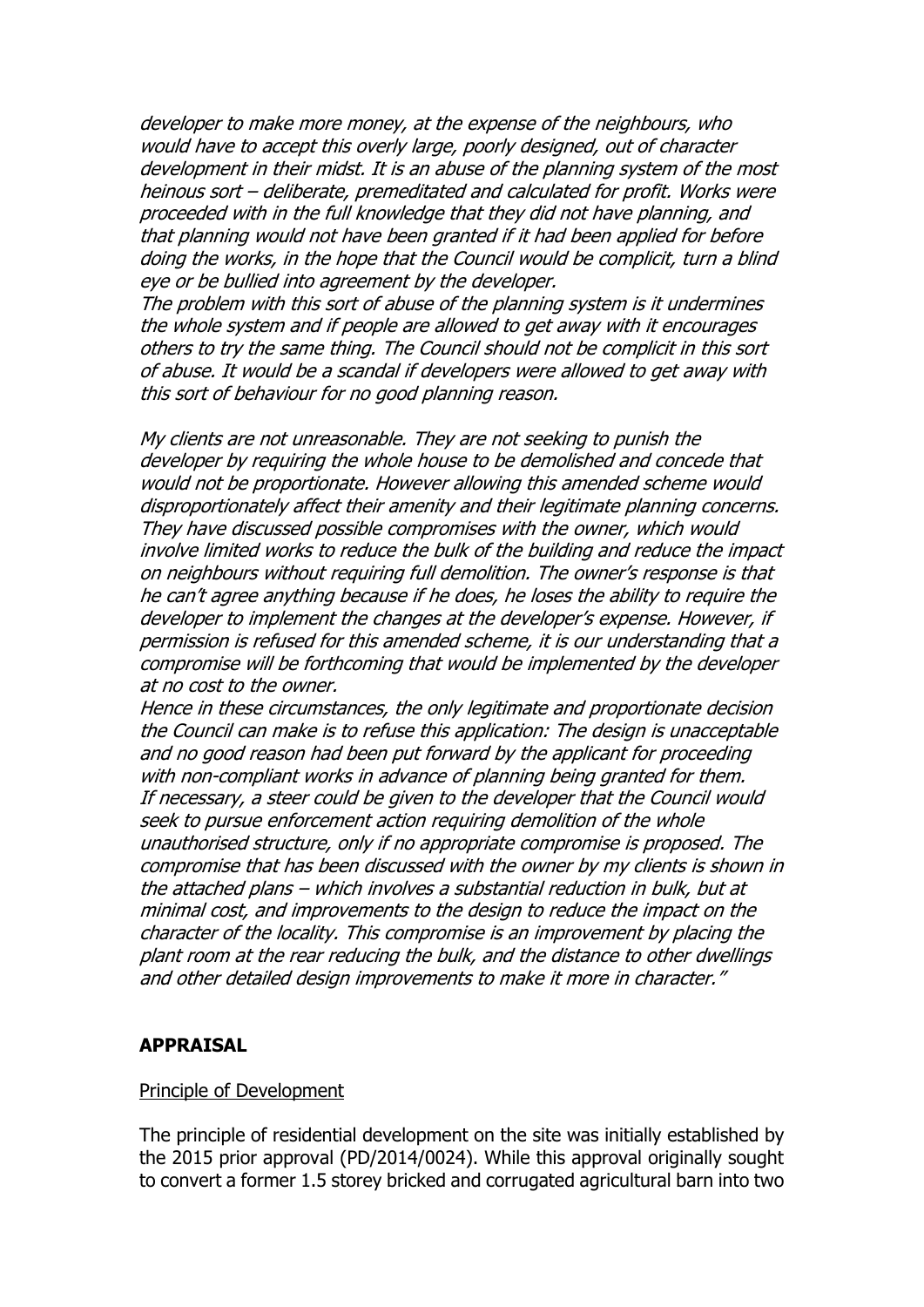dwellings, with living accommodation at the first floor, the prior approval was not implemented and planning permission was subsequently granted for demolition of the building and for the construction of two, two-storey detached four bedroomed dwellings with single-storey attached garages (DA/2015/0459). The subsequently approved non-material amendments (NMA/2016/0060 & NMA/2016/0085) and planning permission DA/2018/0157 have previously allowed Plot 1 to be gradually increased in size to a five, and then six bedroomed property, respectively. While the individual dwellings have been incrementally increased in size and floor area, the position of the dwelling of Plot 1 has principally remained in the same area occupied by the former agricultural building. Furthermore, in-line with Policy R1 of the Joint Core Strategy, the principle of replacing the previous agricultural barn and agricultural land use on the site with residential dwellings was considered to represent an overall environmental improvement for the site.

Although the Council has previously refused a non-material amendment (NMA/2017/0065) for a full first floor extension above the single-storey extension element of Plot 1 and has previously advised the Applicant that such extensions to the approved scheme would not be looked upon favourably as continued incremental extensions, the Council has nonetheless agreed an incremental increase to the size of the dwelling as part of the previous Nonmaterial Amendment (NMA) applications and has also approved a first floor element above the single-storey element as part of the latest planning permission DA/2018/0157. It is considered that the 2018 planning approval and changes proposed in the current application would not conflict with the decision made for the 2017 NMA as the building would continue to retain a subservient element on the northern side of the dwelling and would not be extended to ridge height level across the full length of the building. Moreover, the criteria for assessing NMA applications are different to an application submitted for variation (under Section 73 of the Town and Country Planning Act 1990) and for full planning permission. While the changes proposed in the 2017 application were not considered acceptable as a 'minor non-material amendment', this does not mean to say that an application could not be submitted to enable further changes to be considered in the form of a 'material amendment' or full planning application; and hence DA/2018/0157 was subsequently submitted and approval has been granted to raise the height of the single-storey element of Plot 1 and to accommodate a sixth bedroom.

Therefore, the principle of residential development has previously been established on the site and all the Council can consider in this application submitted for variation, is the effect of the proposed changes on the character and appearance of the area, Special Landscape Area, public footpaths, residential amenity and highway safety.

Each of these matters are considered in turn below:

#### Character and Appearance of the Area (Including Special Landscape Area)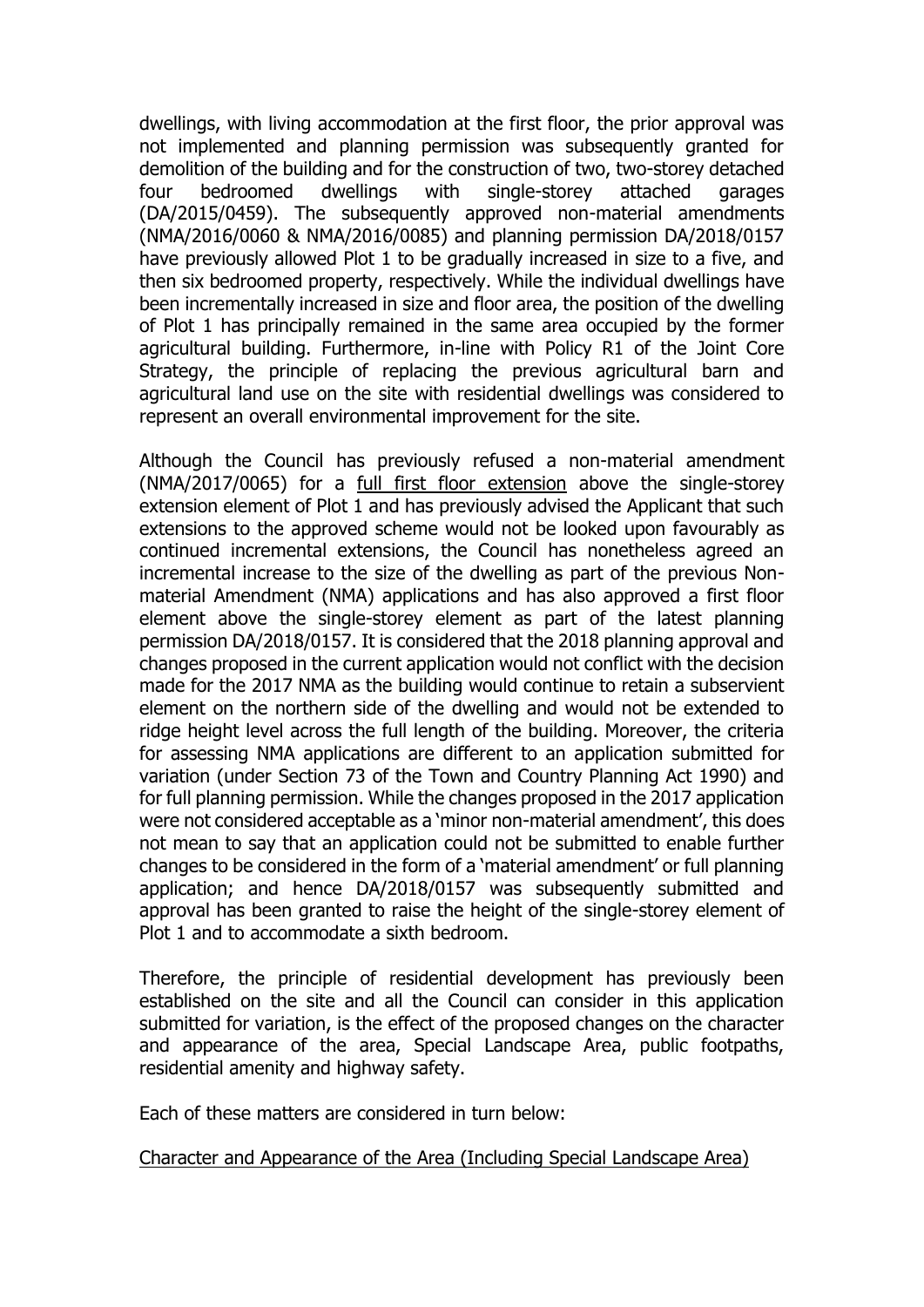Policy RA6 of the Part 2 Local Plan recognises the intrinsic character, beauty and tranquillity of the open countryside and sets out the forms of development which will be supported in the open countryside. Criterion vi) gives support to existing buildings that respect their form and character. Policy ENV2 offers protection to Special Landscape Areas and states that "The Council will consider the impact of proposals on the special qualities of the Special Landscape Areas, including cumulative impacts, and will resist proposals that would have a harmful effects on their special qualities that cannot be successfully mitigated".

In comparison with the dwelling approved under DA/2018/0157, the final constructed dwelling has been built approximately 1 metres taller in height, 1.8 metres longer in length and 2 metres in depth and the northern first floor extension element has been raised slightly in height. Some other changes have also been proposed to the external fenestrations of the building, including slightly changing the arrangement and design of the windows and doors, enlarging the front porch and the addition of a balcony platform on the rear elevation.

When viewed from the grounds of the former farmyard, it could be noted that Plots 1 and 2 do not appear as dwellings subservient to the pre-existing nineteenth century barn positioned to the east and nor do the properties display traditional proportions and appearance. However, the situation would have been very similar for the schemes previously consented. The dwellings (Plots 1 and 2) as constructed would out-scale the neighbouring barn, and in accumulation, have altered the character and appearance of the site and the wider surrounding rural landscape. However, in assessing this proposal, the Council can only give limited weight to assessing the visual effect of the proposals from within the farmyard itself, as this forms part of private land and properties and would not be regarded to be a public vantage point. Furthermore, the Council will need to take into consideration the fact that the previous consents DA/2018/0157, DA/2015/0459 and NMA/2016/0060 & NMA/2016/0085, have previously granted two relatively large dwellings on the site and of a design and form very similar to the dwellings now constructed.

As commented by the Case Officer for DA/2018/0157, "These are all sizeable dwellings sited within generous plots which are in an isolated location which is not readily visible from public vantage points, the nearest being a public footpath which passes some 50 metres away to the west at the closest point". The constructed dwelling, together with the dwelling on the adjacent plot (Plot 2), are visible from the public footpath to the west  $-$  this is owing to the dwellings being positioned on a bank / on higher level ground and the dwellings being intermittently screened by a hedgerow located on the other side of the brook. Whilst the constructed dwelling could be seen from the public footpath at the nearest point some 40 to the west and also from longer distance viewpoints across fields (including public footpaths) some hundreds of metres to the west and southwest, it is considered that the size of the constructed dwelling and other elevational changes would not have much more impact on the character and appearance of the rural landscape and Special Landscape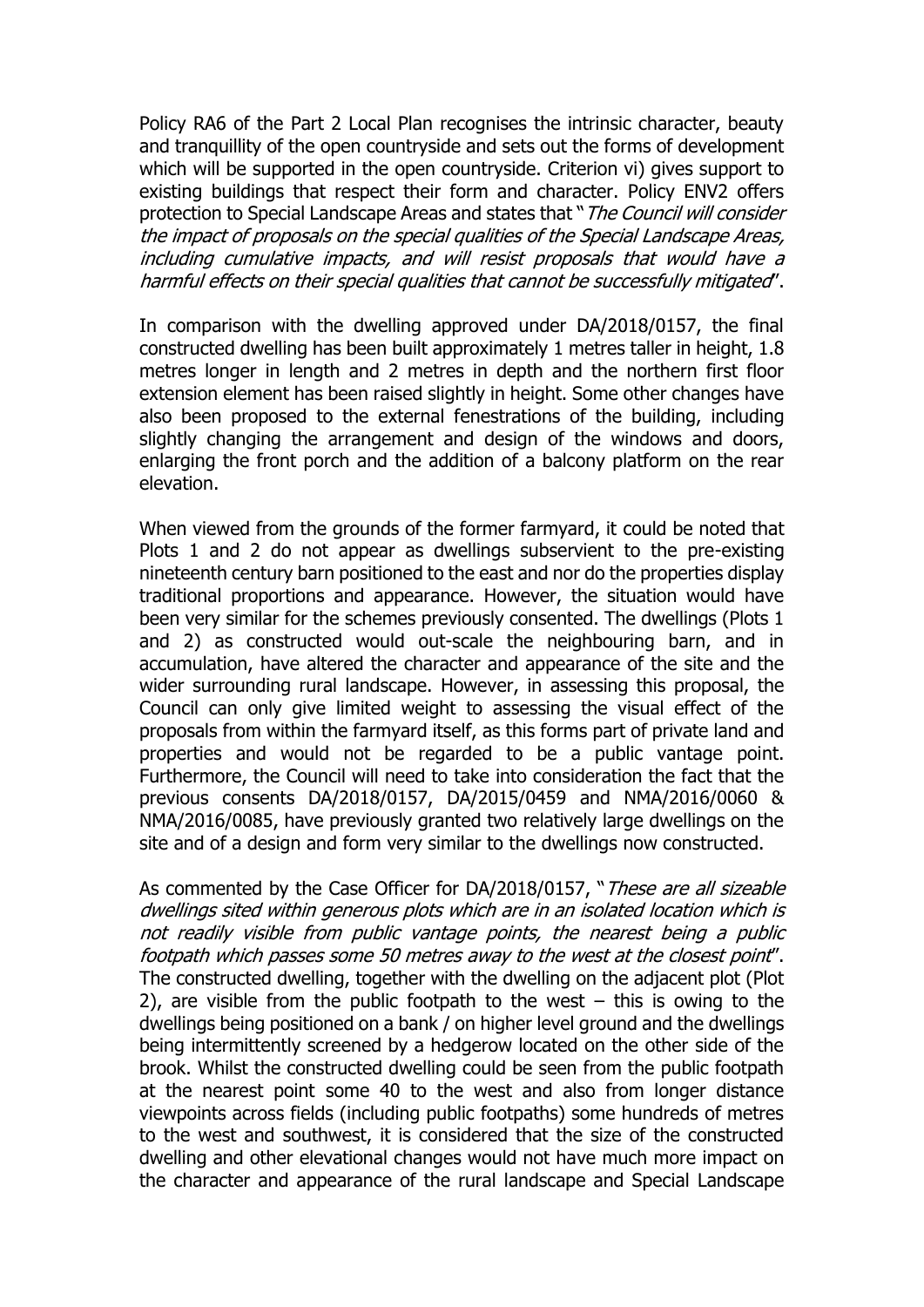Area than the dwelling originally approved as part of the 2018 planning application. It is considered that the differences/ discrepancies between the constructed dwelling and the dwelling approved by the original application would not amount to a degree of harm which would justify refusal of the application. In reaching this opinion, Officers have taken into consideration the visual impacts of the constructed dwelling in the wider landscape context.

Officers have also considered whether additional landscaping would help to mitigate the visual impacts of the proposals. However, owing to typography and the scale of the proposed dwellings, it is not considered that additional planting within the rear gardens of the plot(s) would provide successful screening for the development.

#### Residential Amenity

Policy R1 (D) and ENV10 viii) seek to protect the amenity of occupiers of new and existing dwellings. The existing neighbouring premises positioned opposite the site to the east (East Barn) has a first-floor bedroom window to the north of the west facing front elevation. The alterations proposed to the first floor of Plot 1 on the northern side would result in two first-floor dormer windows of Plot 1 being positioned closer to the 'direct line of sight' of the neighbouring bedroom window. However, it is not considered that there would be significantly more overlooking impact from this proposal on the neighbouring premises than the dwelling originally approved under DA/2018/0157. The front of the constructed dwelling is positioned more than 20 metres away from the front of East Barn. At a distance of over 20 metres, this would normally be sufficient to prevent undue overlooking between the front of two neighbouring premises. Furthermore, the other first floor windows on East Barn serve a hallway/ non-habitable rooms and therefore would not be adversely affected. Tall close boarded fencing currently surrounds the front garden of the neighbouring premises and application property, and such fencing would prevent undue overlooking between the ground floor windows of the Plot 1 with the ground floor windows of the neighbouring premises.

Plot 1 would be positioned approximately 2 metres closer to Plot 2 to the north. However, owing to the subservient design of the northern side of Plot 1 and as the main house would be positioned approximately 13 metres away from the front of Plot 2, it is considered that no undue overbearing or overshadowing issues would occur. Plot 2 do not have any first-floor front habitable room windows that would directly face onto the north side of Plot 1 and outlook from the nearest ground floor windows of Plot 2 would already be affected by the existing close boarded fence.

A first floor platform balcony is being proposed at the rear of Plot 1 and the balcony would be located close to the garden of Plot 2. In order to prevent undue overlooking on the grounds/ garden of Plot 2, a condition would be necessary to ensure that an opaque glazed screen be installed before the balcony area is first brought into use. No undue overbearing or overshadowing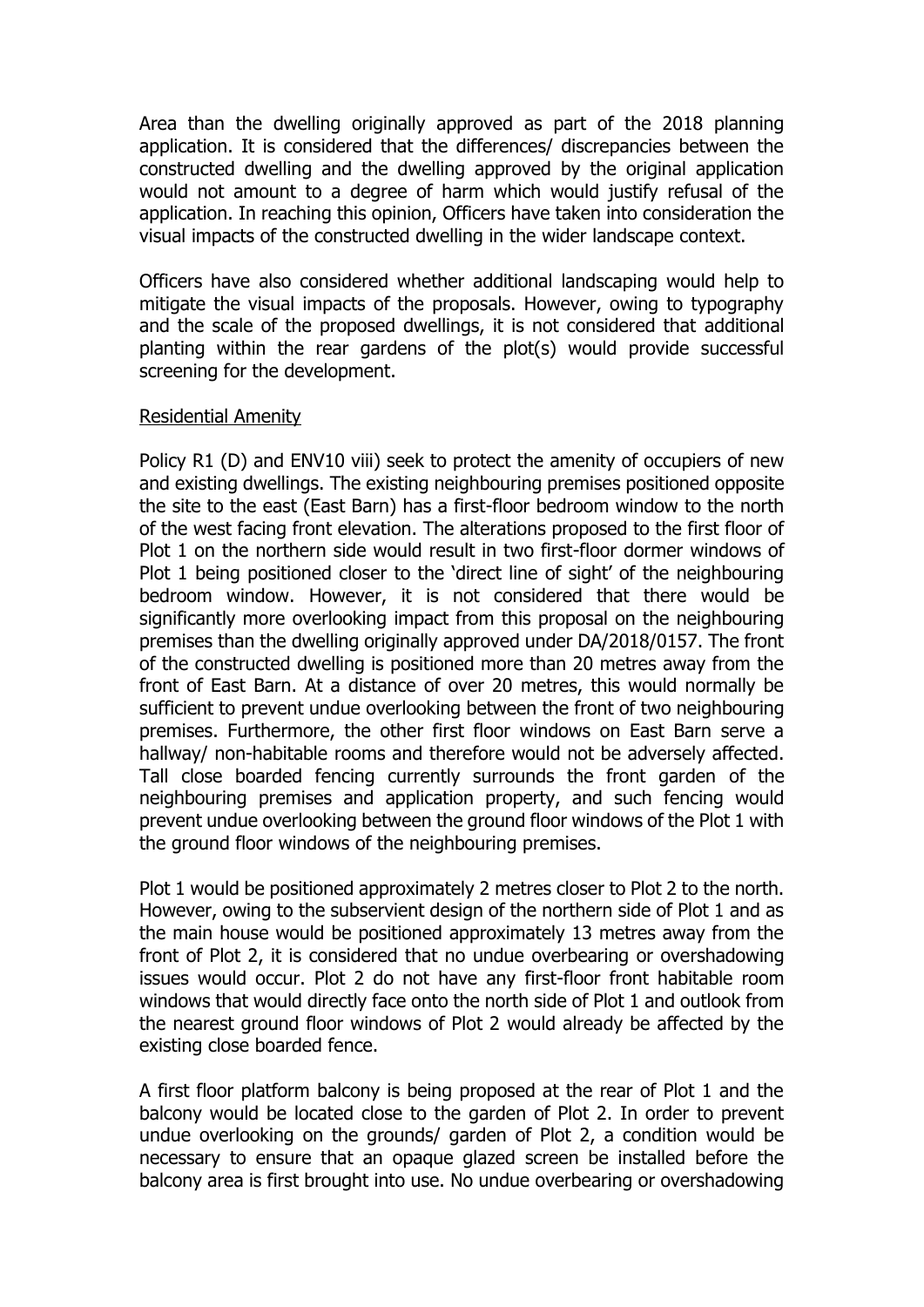issues would occur from the proposed first floor balcony screen, due to this comprising of a frosted/ opaque type of screen. Furthermore, Plot 2 does not have any first-floor habitable room windows on the south facing side nearest to the proposed balcony that would be directly affected by the proposed balcony.

#### Highway Safety

The application seeks to convert the previously approved integral triple garage into living accommodation area. As the dwelling would have ample parking and turning area within the front garden of the plot, there would be no significant parking issues following the loss of the garages. Should the owners require garaging facilities in the future, then formal planning permission would be required and any application will need to be considered on its own planning merits.

The existing vehicular access along Holdenby Road has been re-constructed and passing bays have been installed along the private access drive. The means of access has been established by the original planning approval and the changes proposed in the current application do not raise any further issues. The Local Highway Authority has no objection or comments to make on this application.

### **FINANCIAL CONSIDERATIONS**

The original approved dwelling had a floor area of  $408.6$  m<sup>2</sup> and the constructed dwelling would have a floor area of  $614.68$  m<sup>2</sup>. The proposed changes involve increasing the floor area of the previously approved dwelling by  $206.08m<sup>2</sup>$  and the net increase in floor area would be chargeable for the Community Infrastructure Levy (CIL), should the Council decide to grant planning permission to the application.

### **OTHER MATTERS**

**"Tonnes of spoil has been dumped behind the property – very close to the footpath – to give the house a more landscaped garden"; "I cannot see any evidence on whether the spoil was checked for contamination" –** The Council has received complaints about 'spoil' / top soil being deposited onto the site, however from the latest visual inspections carried out by Officers, it has been difficult to ascertain whether this has been the case, as any such top soil has been made level with the land to the immediate west and rear of the plot and there were no apparent signs of re-grading works or other engineering works taking place on the land at the time of the visits. Should the owners wish to use the land to the immediate rear of the site as garden land for the plot in the future, then this would require a separate planning application and any such proposal would need to be assessed on its individual planning merits.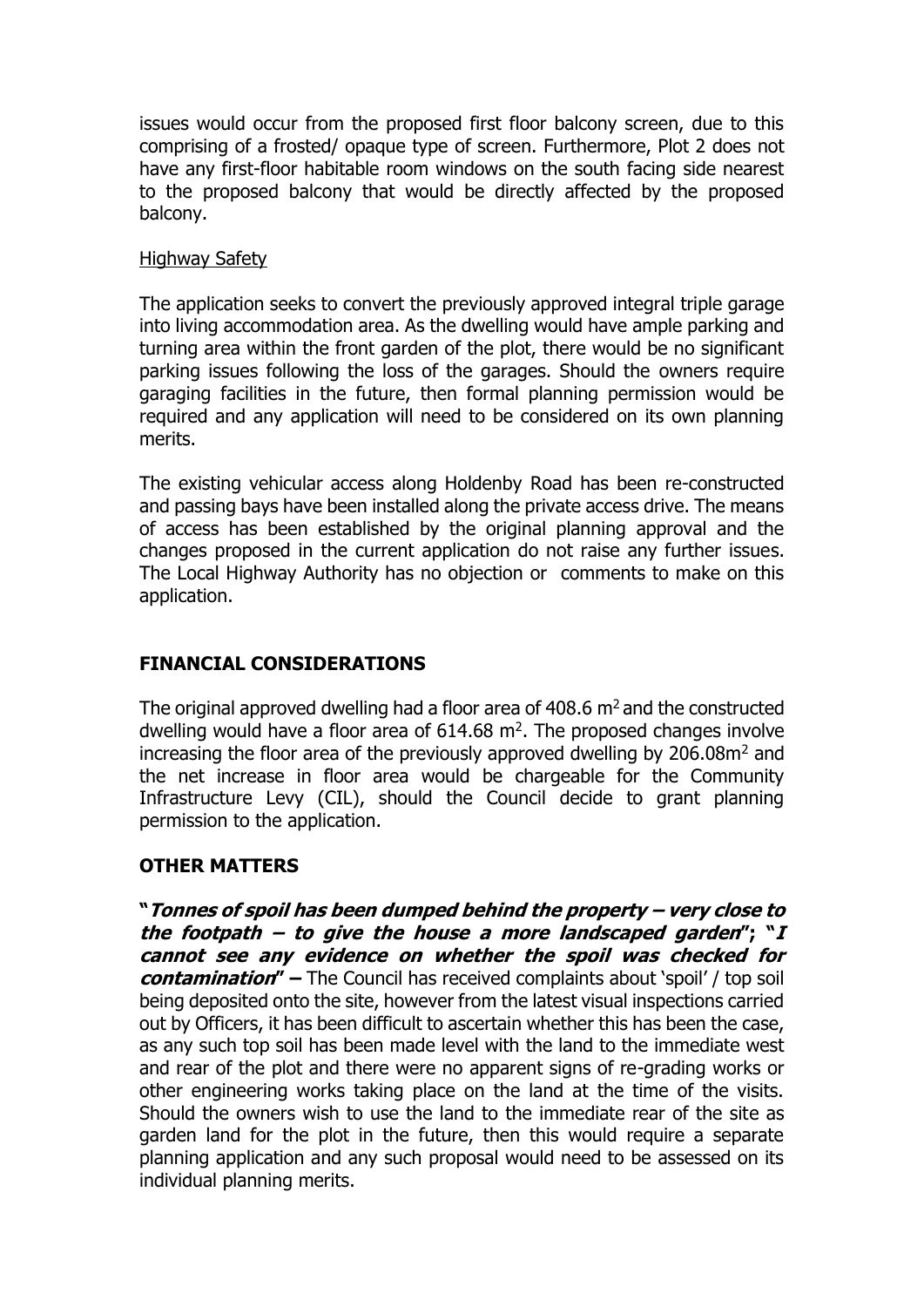**"The planning permission granted was for a dwelling of 4500 square feet including integral garaging. The structure built is 5700 square feet over ground and 1st floor. 8) The structure (massing) is therefore some 27% (1200 SF) larger than permitted. 9) The internal living space (ground and first floor) is some 39% larger than permitted owing to unauthorised conversion of the garage"; "There has been a**  *number of breaches and this is a retrospective application"* **– It is noted** that there are a number of discrepancies between the constructed dwelling and the dwelling approved by the original planning permission DA/2018/0157. However, the general position of the dwelling within the plot and the design and form of the dwelling remains similar to the dwelling originally consented. The main differences are the increase in the footprint of a dwelling by some 1.8 metres in length by 2 metres in depth; increase in the height of the dwelling by 1 metres and some changes to the external fenestrations i.e. window design, increase in the size of the front porch and to include a rear balcony platform. Living accommodation comprising of a family room, study and store room are also proposed at the second floor, however, these would be contained within the roof of the two-storey building. Overlay drawings have been provided to more clearly illustrate the differences between the scale and design of the dwelling as constructed and the originally approved dwelling. While the proposed changes involve increasing the floor area of the previously approved dwelling by 206.08 $m^2$ ; approximately 93  $m^2$  would be contained within the roof (second floor) of the building and the floor area of the ground floor and first floors have each been increased by approximately  $56.5$  m<sup>2</sup>. The application has been submitted to regularise the development and developers/ owners are entitled to submit an application to regularise the situation and Local Planning Authorities are required to consider retrospective applications in the normal way and on their own planning merits.

**"The proposal would set a precedent" –** Although owners/ developers can submit an application, it cannot be assumed that planning permission would be granted and any breach of planning control would not be immune from enforcement action, should the Council consider it to be expedient and reasonable to proceed with further action.

**"The property is supposed to be 31.5 m away from East Barn not 29.1m as it appears to be.**" – Clarification has been sought from the agent/ architect on this matter. The architect has illustrated the position of the dwelling being applied for on the Proposed Site Plan based on Ordnance Survey data as they do not have actual survey data to confirm the distance between the constructed building with neighbouring buildings. This approach would normally be regarded to be acceptable, as the Local Planning Authority cannot expect the architect to survey neighbouring land and verify measurements between buildings at ground level given the distances involved. Furthermore, as the dwellings have already been constructed and this is a retrospective application, Officers will be able to assess the effects of the proposals on neighbouring premises and the surrounding area based on the dwelling as constructed.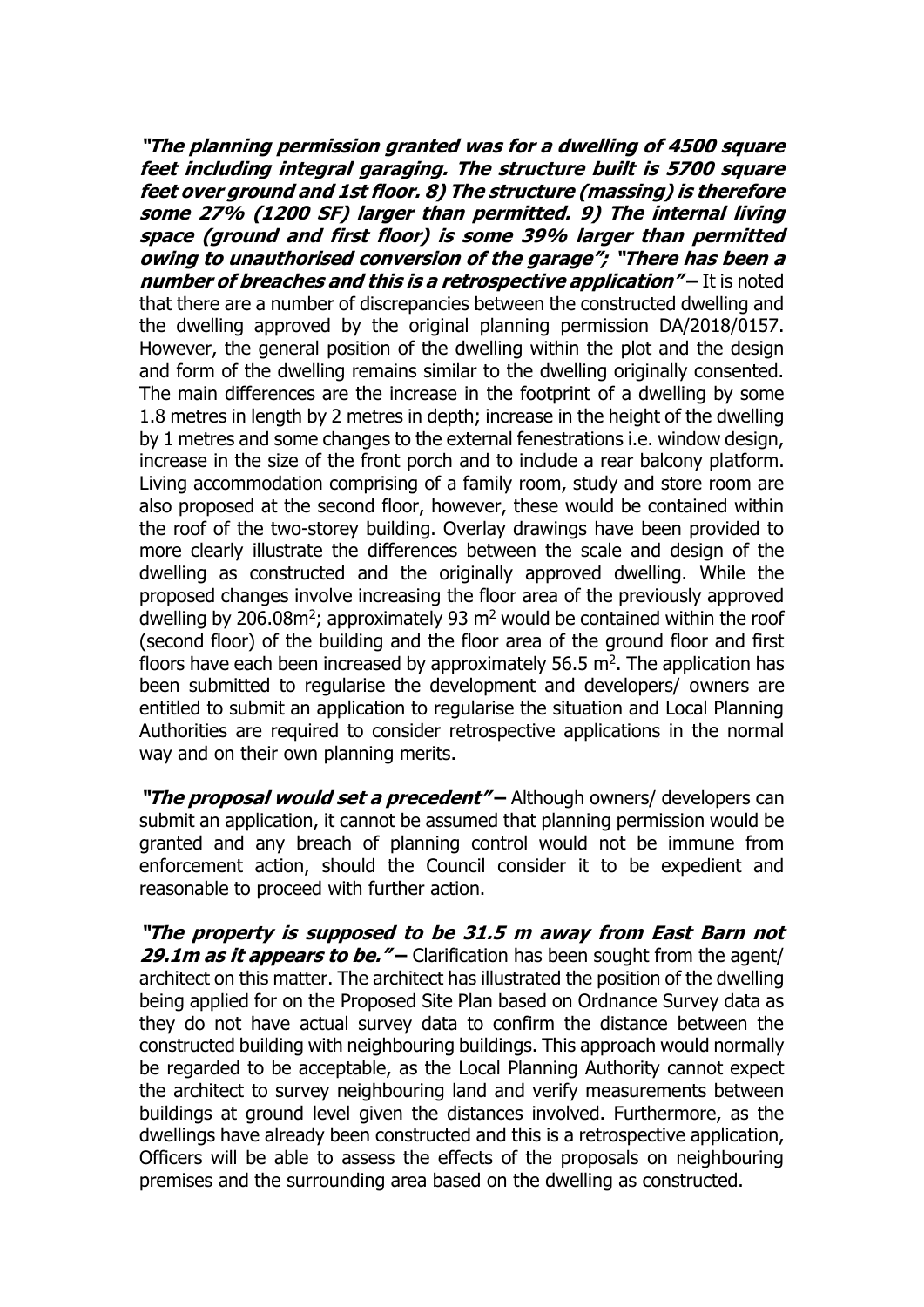**"Enforcement action should be taken." –** The application has been submitted in the name of the developer, however, the site has since be transferred into separate private ownership and any enforcement action will be undertaken against the current owner(s). In tackling alleged breaches of planning control, the National Planning Practice Guidance (NPPG) advises that Local Planning Authorities "*should act in a proportionate way*" and "Local planning authorities have discretion to take enforcement action, when they regard it as expedient to do so having regard to the development plan and any other material planning considerations" (NPPG Paragraph: 003 Reference ID: 17b-003-20140306). After considering the scale and appearance of the originally approved development and the dwelling as constructed, Officers do not consider it to be expedient to pursue enforcement action in this instance.

# **PLANNING BALANCE AND CONCLUSION**

The principle of residential development on the site has been established by the previous planning permissions. Owing to the scale and design of the original approved scheme, it is considered that the changes proposed in this application would not have significantly more impact on the character and appearance of the site, surrounding rural area and Special Landscape Area, and public rights of ways, than the dwelling previously approved. The proposed changes would not result in any more impact on neighbour residential amenity and no significant highway issues or other issues have been identified that would justify refusal of the application

# **RECOMMENDATION / CONDITIONS AND REASONS**

It is recommended that the application be **APPROVED** subject to the following conditions;-

- 1. Except where expressly stated by other conditions on this planning permission, the development shall be carried out strictly in accordance with the details shown on the following amended drawings deposited with the Local Planning Authority:
	- Drawing number: 015-012-003 Revision Z2 'Proposed Site & Block Plan' received on 18.03.2021
	- Drawing number: 015-012-400 Revision Z 'Proposed Plan Plot One (Approved Plan Overlay)' received on 17.03.2021
	- Drawing number: 015-012-401 Revision Z3 'Proposed Elevations (Approved Elevations Overlay)' received on 19.03.2021
	- Drawing number: 015-012-004 Revision Z3 'Proposed Plan Plot One' received on 19.03.2021
	- Drawing number: 015-012-005 Revision Z2 'Proposed Elevations' received on 19.03.2021.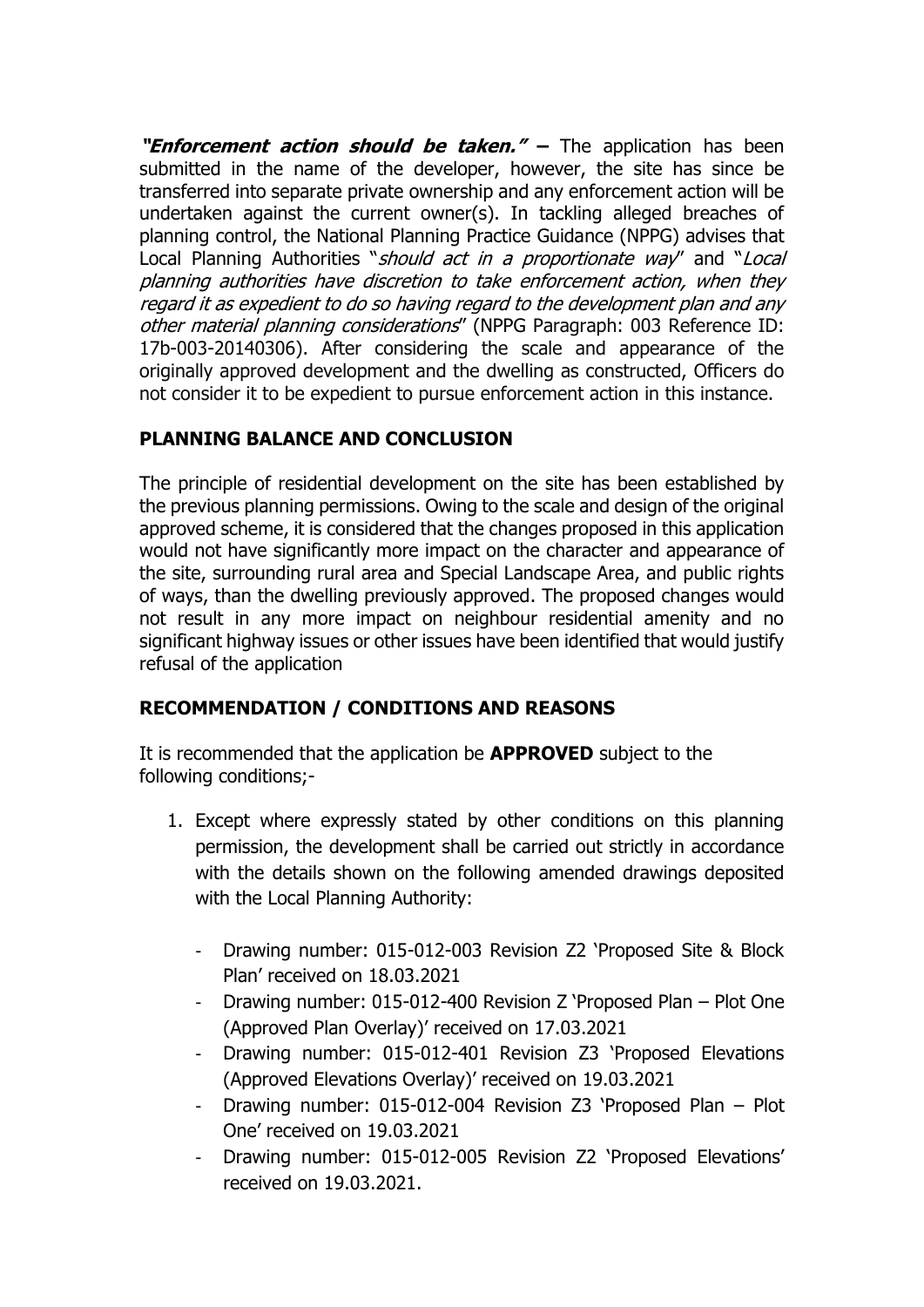Reason: To clarify the terms of this planning permission, to ensure that the development is carried out in accordance with the submitted details and to allow the Local Planning Authority to consider the effect of any changes.

2. Before the rear balcony platform area hereby permitted are first brought into use, the 2 metre tall screen in the north facing elevation of the approved first floor balcony shall be fitted with obscured glazing or opaque acrylic (or alternative similar materials) to prevent overlooking on the neighbouring premises/ gardens and the obscured glazing/ acrylic panels in the screens shall thereafter be retained in perpetuity and shall not be reinstated to clear glazing or be altered or removed without the prior express written consent of the Local Planning Authority. (Replacement of the glass/ acrylic panels of an identical obscured type would not necessitate the Local Planning Authority being notified).

Reason: In the interest of preserving the residential amenities and privacy of the adjacent occupiers and users of the application property.

3. Notwithstanding the provisions of the Town & Country Planning (General Permitted Development) (England) Order 2015 (or any Order revoking and reenacting that Order with or without modification) no development shall be carried out which falls within Classes A to E inclusive of Part 1 of Schedule 2 to the Order without the prior express consent of the Local Planning Authority.

Reason: To ensure that the appearance of the approved development within a Special Landscape Area and within the open countryside is not harmed by subsequent unsympathetic permitted alterations and in the interest of residential amenity.

4. The development hereby approved shall proceed in accordance with the recommendations of the contaminated land report previously submitted in accordance with planning application DA/2015/0459, reference: 'Stage 1: Desktop Study and Risk Assessment Report at Tythe Farm, Holdenby Road, East Haddon, Northamptonshire, NN6 8DW', report no: YE2764 (Revision 1) dated November 2016, by Your Environment, Chilgrove Business Centre, Chichester. This shall include any further works or measures as subsequently identified by Local Planning Authority with respect to identified on-site sources of potential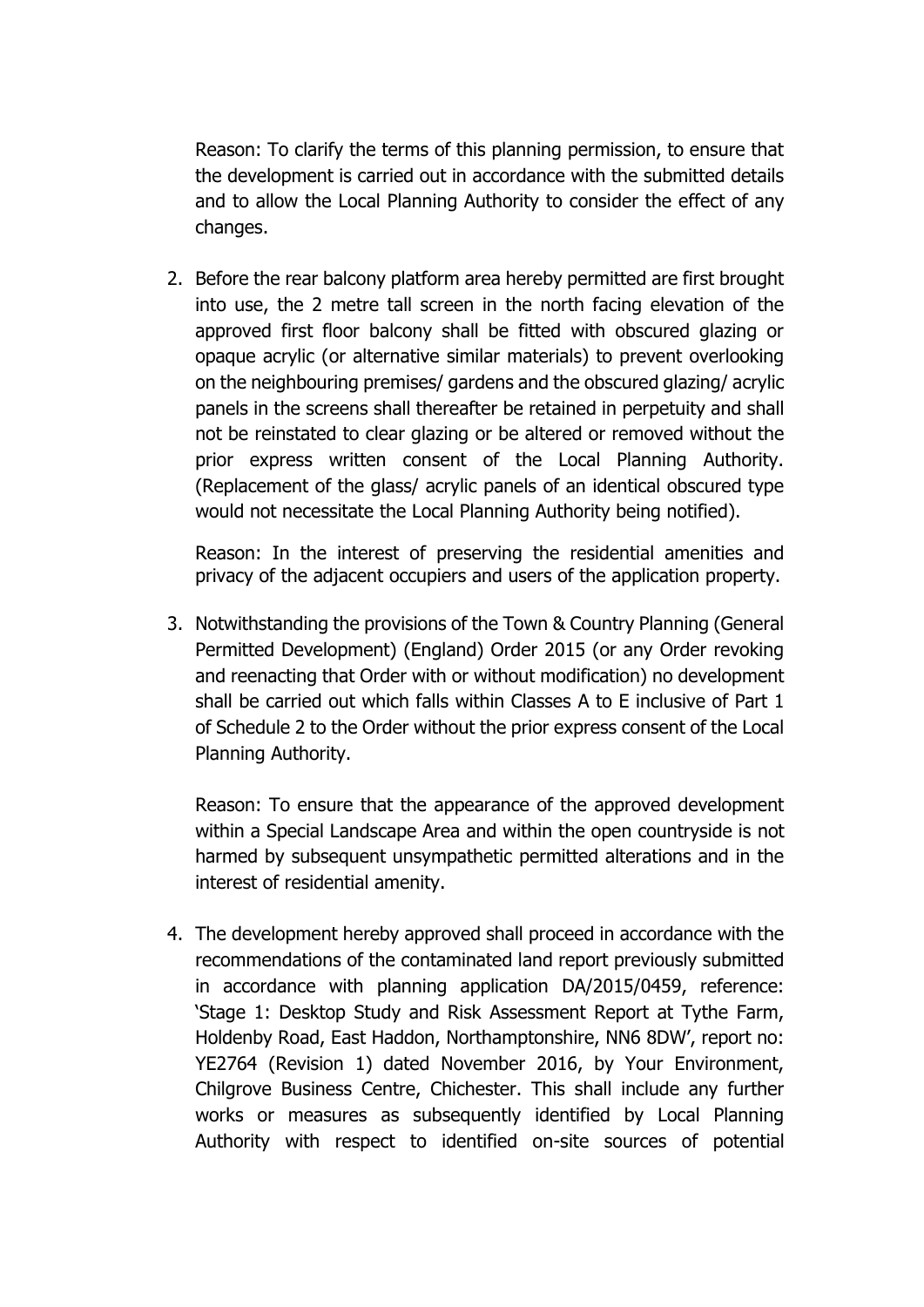contamination. The site shall be remediated in accordance with the approved measures before development begins.

Reason: In the interests of the health and wellbeing of future occupants that any contamination is satisfactorily addressed and dealt in accordance with Paragraph 179 of the NPPF and Policy BN9 of the West Northamptonshire Joint Core Strategy.

5. If during development, contamination not previously considered is identified, then the Local Planning Authority shall be notified immediately and no further work shall be carried out until a method statement detailing a scheme for dealing with the suspected contamination has been submitted to and agreed in writing by the Local Planning Authority, and the implementation of any necessary remediation works has taken place and a verification report has been approved in writing by the Local Planning Authority.

Reason: In the interests of the health and wellbeing of future occupants that any contamination is satisfactorily addressed and dealt with in accordance with Paragraph 179 of the NPPF and Policy BN9 of the West Northamptonshire Joint Core Strategy.

### **Notes**

- **1. In making this decision, the Local Planning Authority has had regard to the requirements of Paragraph 38 of the National Planning Policy Framework and Article 35 (2) of the Town and Country (Development Management Procedure)(England) Order 2015 (as Amended).**
- **2. The applicant's attention is drawn to the fact that the Council has identified this development as liable for Community Infrastructure Levy (CIL) payments under the 'Daventry District Council Community Infrastructure Levy Charging Schedule – Approved' on 31 July 2015 which has been implemented by the District Council under the provisions of 'The Community Infrastructure Levy Regulations 2010 (as amended).' Accordingly, unless exemptions have been sought under the provisions of the CIL Regulations, payment of CIL charges will be payable to the Council upon commencement of development. Further information on CIL can be found on the Council's website.**